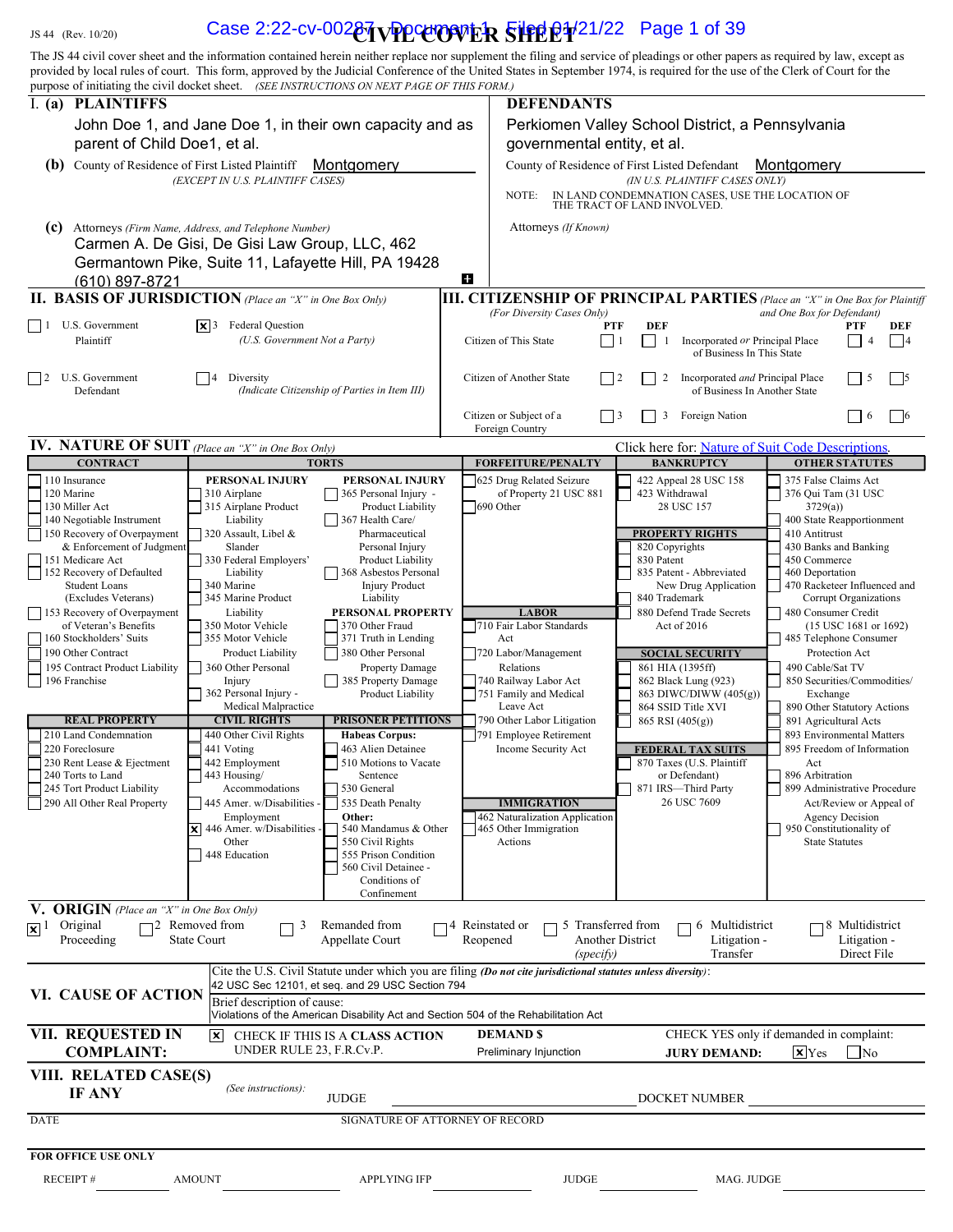#### Case 2:22-cv-00287<sub>N</sub> measurest bistricted 01/21/22 Page 2 of 39 **FOR THE EASTERN DISTRICT OF PENNSYLVANIA**

#### **DESIGNATION FORM**

*(to be used by counsel or pro se plaintiff to indicate the category of the case for the purpose of assignment to the appropriate calendar)*

# Montgomery County, PA

Address of Plaintiff: \_\_\_\_\_\_\_\_\_\_\_\_\_\_\_\_\_\_\_\_\_\_\_\_\_\_\_\_\_\_\_\_\_\_\_\_\_\_\_\_\_\_\_\_\_\_\_\_\_\_\_\_\_\_\_\_\_\_\_\_\_\_\_\_\_\_\_\_\_\_\_\_\_\_\_\_\_\_\_\_\_\_\_\_\_\_\_\_\_\_\_\_\_\_

# Montgomery County, PA

Address of Defendant: \_\_\_\_\_\_\_\_\_\_\_\_\_\_\_\_\_\_\_\_\_\_\_\_\_\_\_\_\_\_\_\_\_\_\_\_\_\_\_\_\_\_\_\_\_\_\_\_\_\_\_\_\_\_\_\_\_\_\_\_\_\_\_\_\_\_\_\_\_\_\_\_\_\_\_\_\_\_\_\_\_\_\_\_\_\_\_\_\_\_\_\_

Montgomery County, PA

Place of Accident, Incident or Transaction: \_\_\_\_\_\_\_\_\_\_\_\_\_\_\_\_\_\_\_\_\_\_\_\_\_\_\_\_\_\_\_\_\_\_\_\_\_\_\_\_\_\_\_\_\_\_\_\_\_\_\_\_\_\_\_\_\_\_\_\_\_\_\_\_\_\_\_\_\_\_\_\_\_\_\_

|                                                                                                                                                                                                                    | <b>RELATED CASE, IF ANY:</b>                                                                                                                                                                                                                                                                                                                                                                                       |                                                                                                                                                                                                                                                                                           |                                                                                                                  |  |  |  |  |
|--------------------------------------------------------------------------------------------------------------------------------------------------------------------------------------------------------------------|--------------------------------------------------------------------------------------------------------------------------------------------------------------------------------------------------------------------------------------------------------------------------------------------------------------------------------------------------------------------------------------------------------------------|-------------------------------------------------------------------------------------------------------------------------------------------------------------------------------------------------------------------------------------------------------------------------------------------|------------------------------------------------------------------------------------------------------------------|--|--|--|--|
| Case Number:                                                                                                                                                                                                       |                                                                                                                                                                                                                                                                                                                                                                                                                    | Judge: No. 1996                                                                                                                                                                                                                                                                           | Date Terminated:                                                                                                 |  |  |  |  |
| Civil cases are deemed related when Yes is answered to any of the following questions:                                                                                                                             |                                                                                                                                                                                                                                                                                                                                                                                                                    |                                                                                                                                                                                                                                                                                           |                                                                                                                  |  |  |  |  |
| 1.                                                                                                                                                                                                                 | Is this case related to property included in an earlier numbered suit pending or within one year<br>previously terminated action in this court?                                                                                                                                                                                                                                                                    | Yes  <sub>1</sub>                                                                                                                                                                                                                                                                         |                                                                                                                  |  |  |  |  |
| 2.                                                                                                                                                                                                                 | Does this case involve the same issue of fact or grow out of the same transaction as a prior suit<br>pending or within one year previously terminated action in this court?                                                                                                                                                                                                                                        | Yes   <b>€</b>                                                                                                                                                                                                                                                                            |                                                                                                                  |  |  |  |  |
| 3.                                                                                                                                                                                                                 |                                                                                                                                                                                                                                                                                                                                                                                                                    | Does this case involve the validity or infringement of a patent already in suit or any earlier<br>numbered case pending or within one year previously terminated action of this court?                                                                                                    |                                                                                                                  |  |  |  |  |
| 4.                                                                                                                                                                                                                 | Is this case a second or successive habeas corpus, social security appeal, or pro se civil rights<br>case filed by the same individual?                                                                                                                                                                                                                                                                            | Yes  <br>N0                                                                                                                                                                                                                                                                               |                                                                                                                  |  |  |  |  |
| I certify that, to my knowledge, the within case $\bullet$ is $\prime \bullet$ is not related to any case now pending or within one year previously terminated action in<br>this court except as noted above.      |                                                                                                                                                                                                                                                                                                                                                                                                                    |                                                                                                                                                                                                                                                                                           |                                                                                                                  |  |  |  |  |
| $_{\rm{DATE:}}$ 01/21/2022                                                                                                                                                                                         |                                                                                                                                                                                                                                                                                                                                                                                                                    | Must sign here                                                                                                                                                                                                                                                                            | 208989                                                                                                           |  |  |  |  |
|                                                                                                                                                                                                                    |                                                                                                                                                                                                                                                                                                                                                                                                                    | Attorney-at-Law / Pro Se Plaintiff                                                                                                                                                                                                                                                        | Attorney I.D. # (if applicable)                                                                                  |  |  |  |  |
|                                                                                                                                                                                                                    | CIVIL: (Place a $\sqrt{ }$ in one category only)                                                                                                                                                                                                                                                                                                                                                                   |                                                                                                                                                                                                                                                                                           |                                                                                                                  |  |  |  |  |
| A.<br>⊏<br>⊑<br>$\Box$<br><b>CIPICIE</b><br>Г                                                                                                                                                                      | <b>Federal Question Cases:</b><br>Indemnity Contract, Marine Contract, and All Other Contracts<br>1.<br>2.<br><b>FELA</b><br>3.<br>Jones Act-Personal Injury<br>4.<br>Antitrust<br>5.<br>Patent<br>Labor-Management Relations<br>6.<br>7.<br>Civil Rights<br>8.<br>Habeas Corpus<br>Securities Act(s) Cases<br>9.<br>10. Social Security Review Cases<br>11. All other Federal Question Cases<br>(Please specify): | <b>Diversity Jurisdiction Cases:</b><br>В.<br>1.<br>2.<br>Airplane Personal Injury<br>Assault, Defamation<br>3.<br>Marine Personal Injury<br>4.<br>Motor Vehicle Personal Injury<br>5.<br>7. Products Liability<br>Products Liability - Asbestos<br>8.<br>All other Diversity Cases<br>9. | <b>Insurance Contract and Other Contracts</b><br>6. Other Personal Injury (Please specify):<br>(Please specify): |  |  |  |  |
| <b>ARBITRATION CERTIFICATION</b><br>(The effect of this certification is to remove the case from eligibility for arbitration.)<br>Carmen A. De Gisi<br>, counsel of record or pro se plaintiff, do hereby certify: |                                                                                                                                                                                                                                                                                                                                                                                                                    |                                                                                                                                                                                                                                                                                           |                                                                                                                  |  |  |  |  |
| Pursuant to Local Civil Rule 53.2, § 3(c) (2), that to the best of my knowledge and belief, the damages recoverable in this civil action case<br>exceed the sum of \$150,000.00 exclusive of interest and costs:   |                                                                                                                                                                                                                                                                                                                                                                                                                    |                                                                                                                                                                                                                                                                                           |                                                                                                                  |  |  |  |  |
|                                                                                                                                                                                                                    | Relief other than monetary damages is sought.                                                                                                                                                                                                                                                                                                                                                                      |                                                                                                                                                                                                                                                                                           |                                                                                                                  |  |  |  |  |
| 01/21/2022<br>DATE:                                                                                                                                                                                                |                                                                                                                                                                                                                                                                                                                                                                                                                    | Sign here if applicable<br>Attorney-at-Law / Pro Se Plaintiff                                                                                                                                                                                                                             | 208989<br>Attorney I.D. $\#$ (if applicable)                                                                     |  |  |  |  |
|                                                                                                                                                                                                                    |                                                                                                                                                                                                                                                                                                                                                                                                                    |                                                                                                                                                                                                                                                                                           |                                                                                                                  |  |  |  |  |

*Civ. 609 (5/2018)*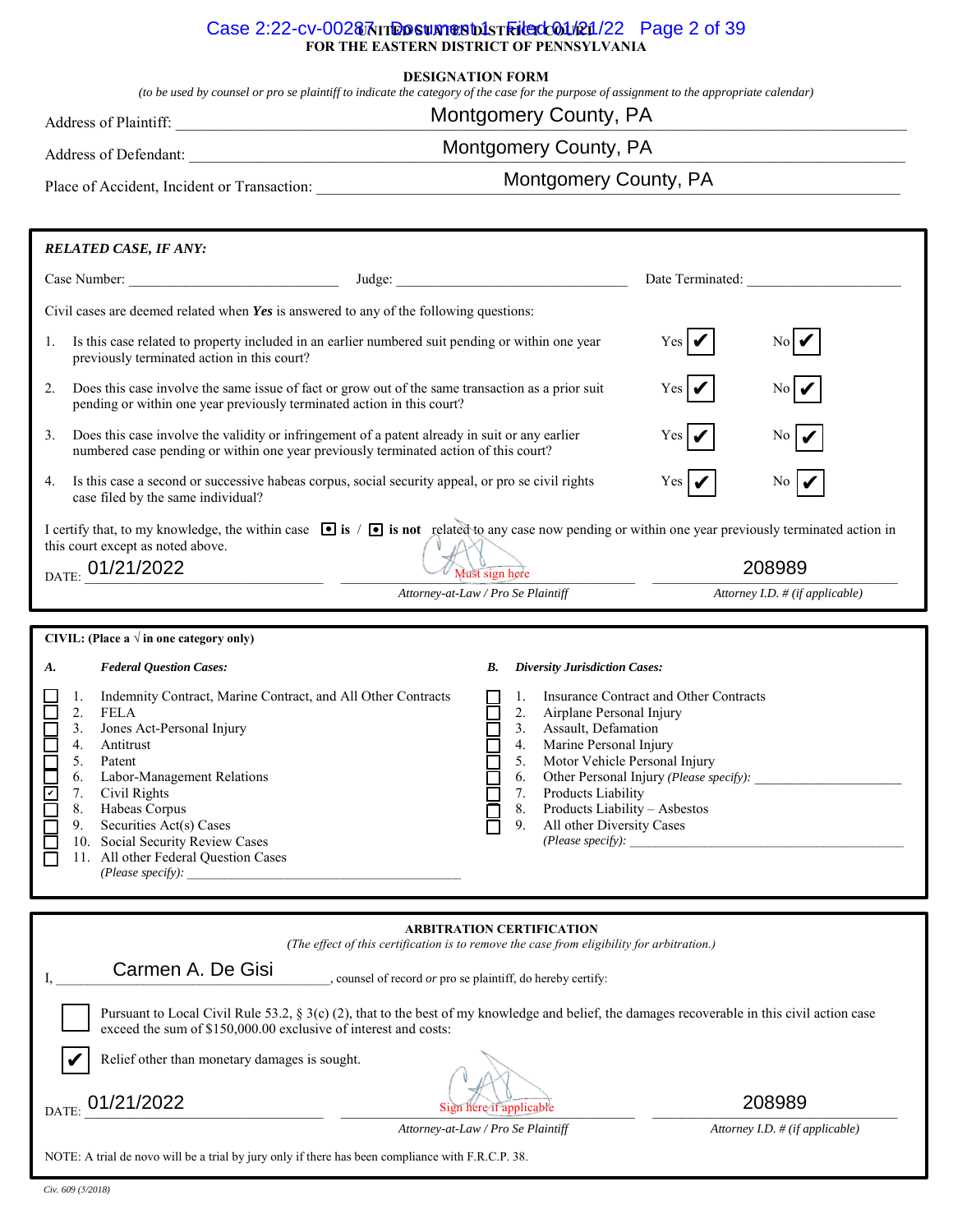# **IN THE UNITED STATES DISTRICT COURT FOR THE EASTERN DISTRICT OF PENNSYLVANIA**

| JOHN DOE 1 and JANE DOE 1, in their own<br>Capacity and as parents of CHILD DOE 1,<br>JOHN DOE 2 and JANE DOE 2, in their own<br>Capacity as parents of CHILD DOE 2,<br>JANE DOE 3, in her own capacity and as parent of<br>CHILD DOE 3 and on behalf of those similarly<br>Situated,                                                                                                                                                   | Civil Action No.:          |
|-----------------------------------------------------------------------------------------------------------------------------------------------------------------------------------------------------------------------------------------------------------------------------------------------------------------------------------------------------------------------------------------------------------------------------------------|----------------------------|
| Plaintiffs                                                                                                                                                                                                                                                                                                                                                                                                                              |                            |
| V.                                                                                                                                                                                                                                                                                                                                                                                                                                      |                            |
| PERKIOMEN VALLEY SCHOOL DISTRICT, a<br>Pennsylvania governmental entity, JASON<br>SAYLOR, MATTHEW DORR, ROWAN<br>KEENAN, DON FOUNTAIN, KIM MARES,<br>REENA KOLAR, SARAH EVANS-BROCKETT,<br>LAURA WHITE, and TAMMY CAMPLI, all<br>Individual elected officials sued in their official<br>capacity as members of the BOARD OF SCHOOL<br>DIRECTORS OF THE PERKIOMEN<br>VALLEY SCHOOL DISTRICT, a Pennsylvania<br>elected legislative body, | <b>JURY TRIAL DEMANDED</b> |
| Defendants.                                                                                                                                                                                                                                                                                                                                                                                                                             |                            |

# **CLASS ACTION COMPLAINT FOR DECLARATORY AND INJUNCTIVE RELIEF FOR VIOLATIONS OF THE AMERICANS WITH DISABILITIES ACT AND SECTION 504 OF THE REHABILITATION ACT**

Plaintiffs, school-age children attending school in Defendant Perkiomen Valley School District that suffer from disabilities which render them medically vulnerable to COVID-19, by and throughtheir parents, bring this action for declaratory and injunctive relief on behalf of themselves and a class of similarly situated disabled children who are at severe risk of illness and injury due to their disabilities and allege as follows: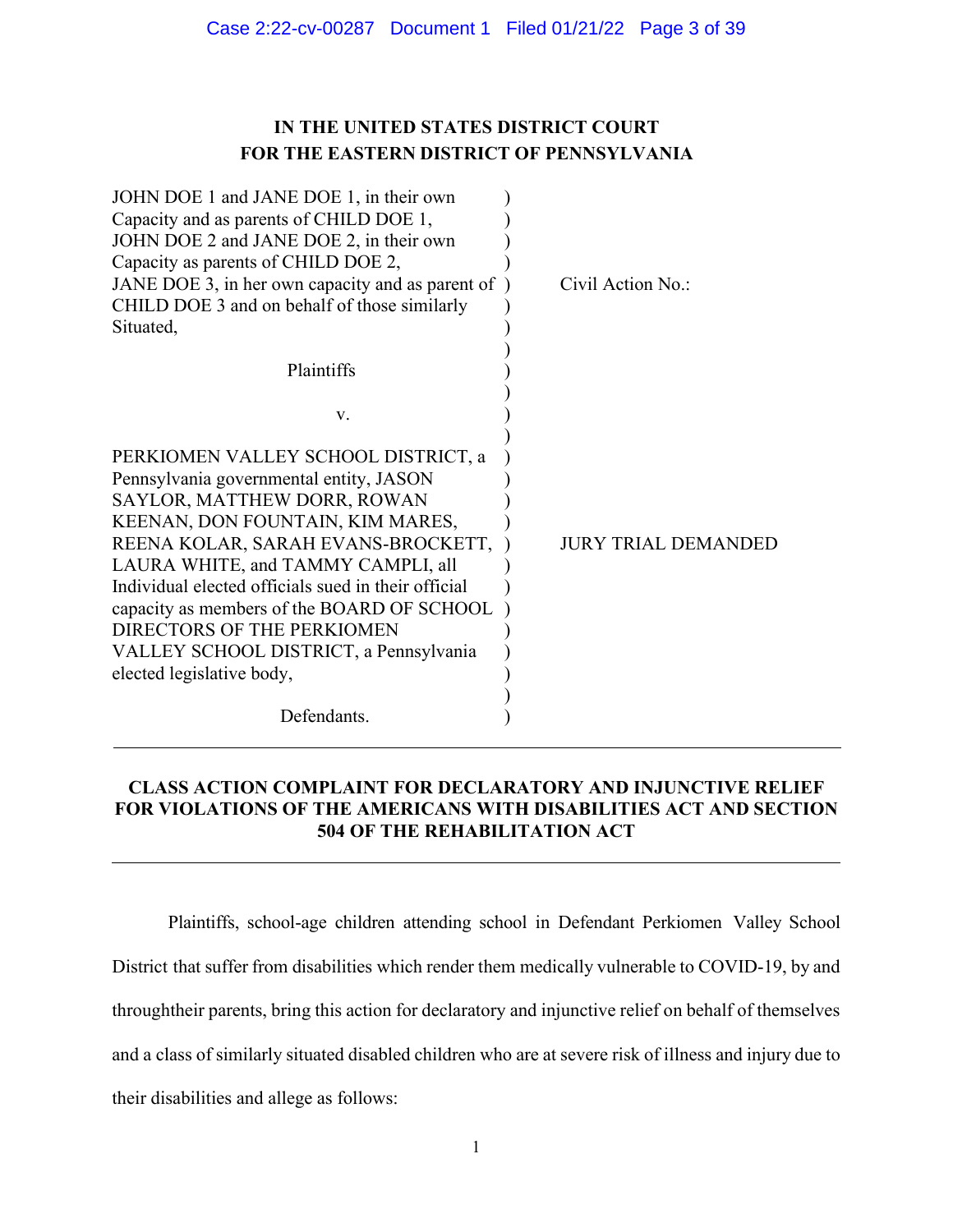# **INTRODUCTION**

1. Despite a clear understanding of the necessity and importance of in-person education and protecting the mental and physical health and lives of children, the Board of School Directors of the Perkiomen Valley School District ("School Board"), one December 13, 2021, by a 5-4 vote, voted to reverse the Health and Safety Plan of the District requiring universal masking so long as the transmission rate of COVID-19 in Montgomery County was in the "Substantial" or High" categories, and instead, as of January 21, 2022, will arbitrarily permit optional masking in the District regardless of transmission rate of infection.<sup>1</sup>

2. All authorities, as well as Defendants, agree that in-person instruction is necessary forthe mental well-being of all children. *See,* Guidance forCOVID-19 Prevention in K-12 Schools, Updated Jan. 6, 2022 ("Students benefit from in-person learning, and safely returning to in-person instruction continues to be a priority."). $<sup>2</sup>$ </sup>

3. Experts agree thatCOVID-19 is primarilyspread through respiratorydroplets emitted when people cough, sneeze, talk, or even breathe that are then inhaled by people nearby.<sup>3</sup>

<sup>1</sup> On January 2, 2022, Defendants Tammy Campli, Matthew Dorr, Sarah Evans-Brockett, Don Fountain, Reena Kolar, Kim Mares, and Laura R White voted in favor of an emergency amendment extending the universal mask mandate until January 21, 2022. Defendant Rowan Keenan voted against the measure in protest that it did not rescind the universal masking policy immediately. Defendant Jason Saylor abstained from the vote. The Board Member Defendants are only included to allow the Court to grant the relief requested herein; no aspersions as to their personal actions as Board Members are intended by this filing.

 $2 \text{ https://www.cdc.gov/coronavirus/2019-ncov/community/schools-childcare/k-12-guidance.html#:~:textext=CC}$ DC%20recommends%20universal%20indoor%20masking,layered%20prevention%20strategies%20in%20place.

<sup>3</sup> CDC, Scientific Brief: SARS-CoV-2 Transmission, May 7, 2021, htt[ps://www.cdc.gov/coronavirus/2019](http://www.cdc.gov/coronavirus/2019-ncov/science/science-briefs/sars-cov-2-transmission.html) [ncov/science/science-briefs/sars-cov-2-transmission.html \(](http://www.cdc.gov/coronavirus/2019-ncov/science/science-briefs/sars-cov-2-transmission.html)"The principal mode by which people are infected with [COVID-19] is through exposure to respiratory fluids carrying infectious virus. Exposure occurs in three principal ways: (1) inhalation of very fine respiratory droplets and aerosol particles, (2) deposition of respiratory droplets and particles on exposed mucous membranes in the mouth, nose, or eye bydirect splashes and sprays, and (3) touching mucous membranes with hands that have been soiled either directly by virus-containing respiratory fluids or indirectly by touching surfaces with virus on them.").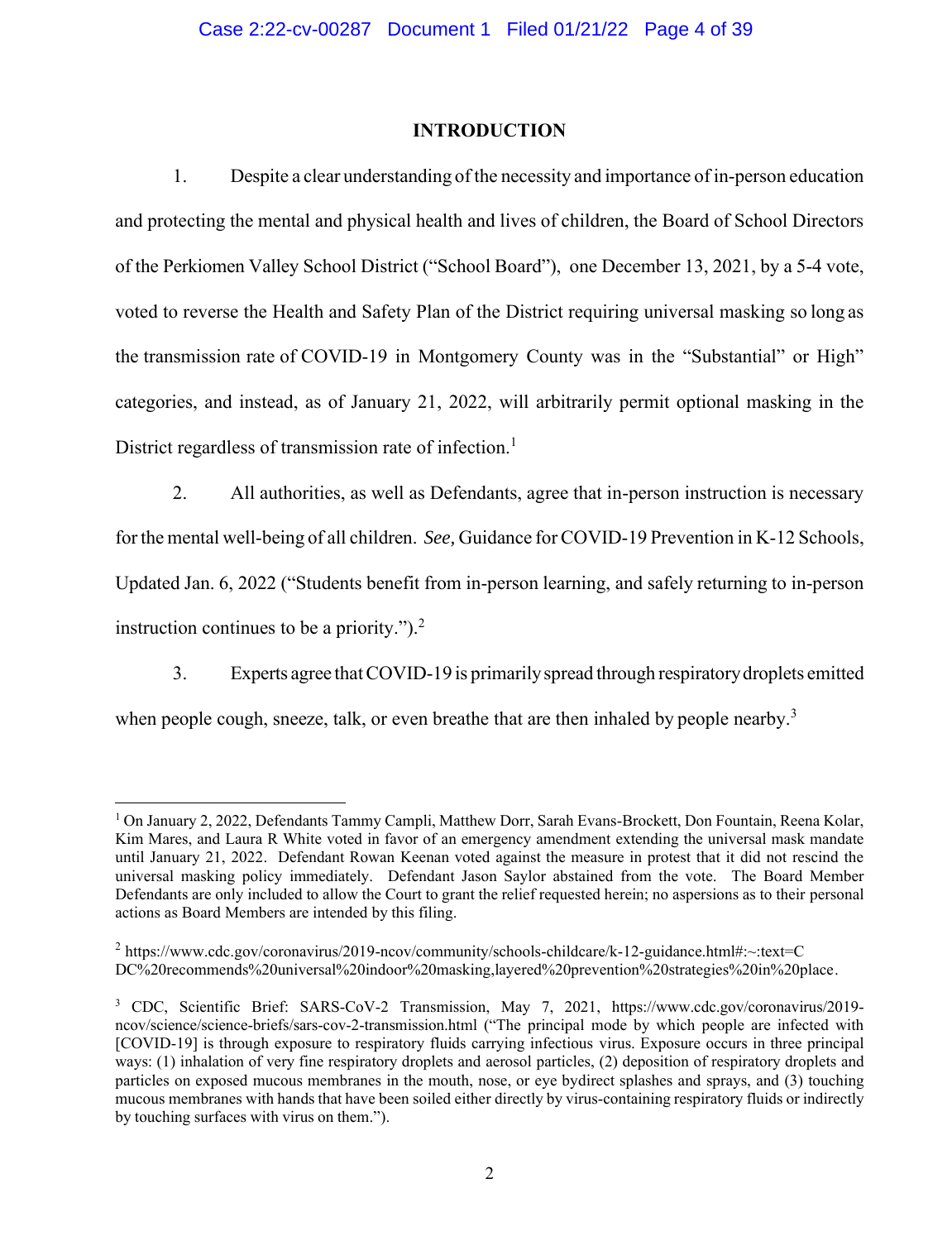# Case 2:22-cv-00287 Document 1 Filed 01/21/22 Page 5 of 39

4. Significantly, asymptomatic carriersofCOVID-19 transmit the disease. Persons who lack symptoms of COVID-19 ("asymptomatic") or do not yet know they have COVID-19 ("presymptomatic") may feel perfectly fine. Nevertheless, they are estimated to account for more than 50% of transmissions. 4

5. "It is essential to implement a multifaceted, layered approach to reduce the risk of indoor airborne transmission of COVID-19."<sup>5</sup> The CDC explains that a "layered approach" to "reduce the spread of disease" from COVID-19 requires the concurrent use of multiple strategies, of which **"using masks consistently and correctly"** is necessary and has "proven effective." 6

6. AsrecentlyasJanuary4, 2022, theCDCreinforced the need for continued application of a "layered approach" to prevention of the spread of COVID-19, requiring universal masking while indoors, stating: "Mask use and layered prevention strategies, such as receiving all recommended vaccination and booster doses, physical distancing, screening testing, and improved ventilation, are key to preventing COVID-19 and decreasing transmission."<sup>7</sup>

7. In order to keep children in-school, every step necessary to a "layered approach" for preventing the spread of COVID-19, which requires universal masking, should be followed. *Id*.

8. The current, most prevalent variant of COVID-19, known as the Omicron variant, is extremely infectious and is spread much more readily than either the original SARS-CoV-2 strain or the Delta Variant. *See* CDC Omicron Variant: What You Need to Know, Updated Dec. 20,

Science Brief: Community Use of Cloth Masks to Control the Spread of SARS-CoV-2, available at htt[ps://www.cdc.gov/coronavirus/2019-ncov/science/science-briefs/masking-science-sars-cov2.html.](http://www.cdc.gov/coronavirus/2019-ncov/science/science-briefs/masking-science-sars-cov2.html)

<sup>5</sup> htt[ps://www.epa.gov/coronavirus/implementing-layered-approach-address-covid-19-public-indoor-spaces.](http://www.epa.gov/coronavirus/implementing-layered-approach-address-covid-19-public-indoor-spaces)

<sup>6</sup> htt[ps://www.cdc.gov/mmwr/volumes/70/wr/mm7030e2](http://www.cdc.gov/mmwr/volumes/70/wr/mm7030e2) .html (emphasis added).

<sup>7</sup> http[s://www.cdc.gov/coronavirus/2019-ncov/if-you-are-sick/quarantine-isolation-background.html.](http://www.cdc.gov/coronavirus/2019-ncov/if-you-are-sick/quarantine-isolation-background.html)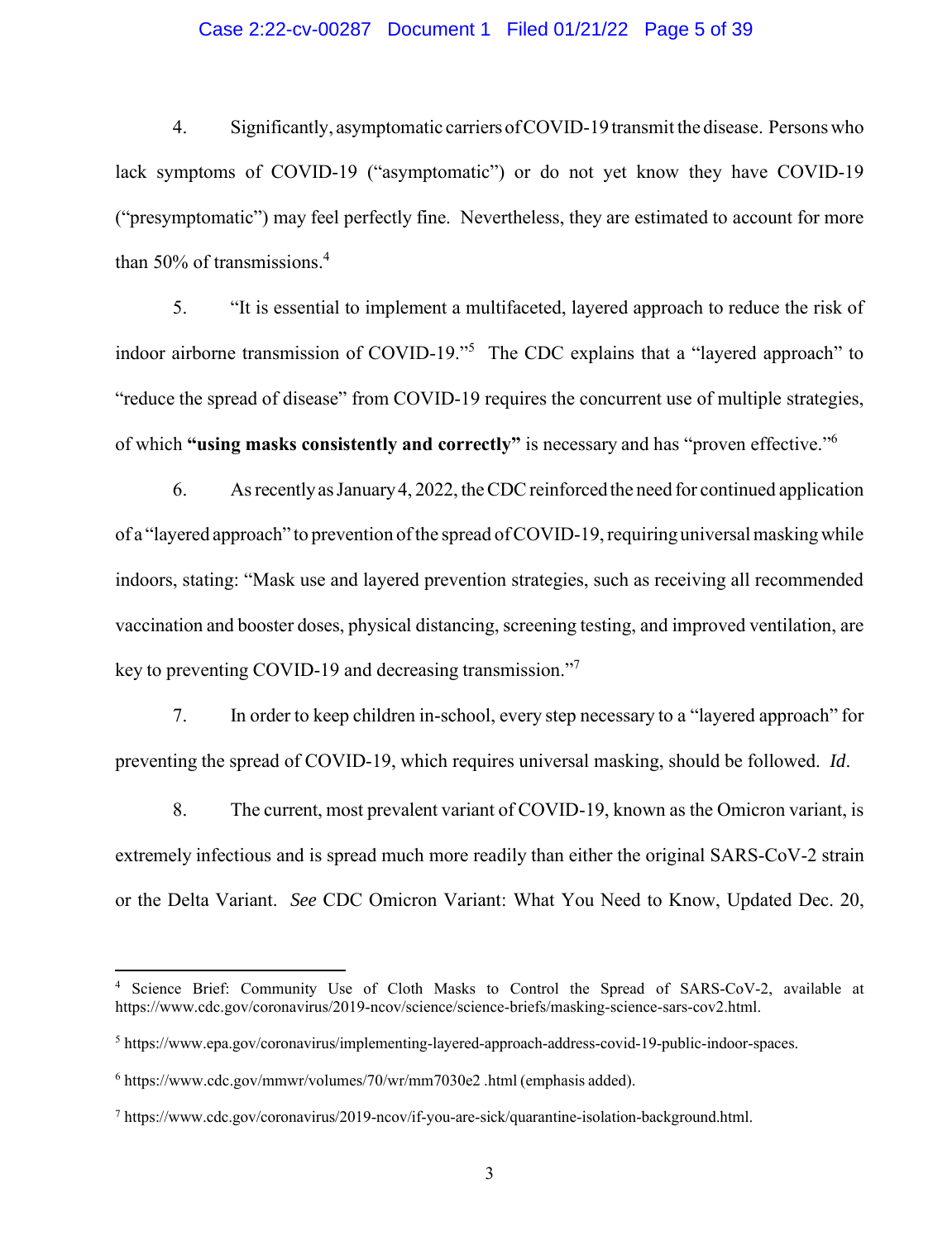## Case 2:22-cv-00287 Document 1 Filed 01/21/22 Page 6 of 39

2021 ("The Omicron variant likely willspread more easily than the original SARS-CoV-2 virus and how easily Omicron spreads compared to Delta remains unknown. CDC expects that anyone with Omicron infection can spread the virus to others, even if they are vaccinated or don't have symptoms.").<sup>8</sup> Unmasked individuals are both at risk of immediate and irreparable harm from COVID-19, as well as can be the cause of a higher risk of spreading COVID-19 and resultant serious illness and/or death. *Id*.

9. Like the rest of Pennsylvania, Montgomery County has suffered from the spread of COVID-19. Beginning in August of 2021, and through the date of this filing, Montgomery County has been continuously in the high infection rate. *See* Exhibit 1, CDC COVID Data Tracker dated 1/10/2022.

10. The Board's vote neither accounts for the fact that transmission rate of infection from COVID-19 was still in the "High" category on January 2, 2022 and that it continues to dramatically increase because of Omicron, nor that universal masking is essential to the preventionof the spread of this airborne disease. *See* Exhibit 1.

11. According to the Special Education Data Report for 2020-2021 school year, disabled students designated as "Other Health Impairment" comprise 20.3% of the 5,319 students in the District, or 1,080 students. *See* Exhibit 2, Special Education Data Report for 2020-2021 for Perkiomen Valley School District, published June 2021 by the Pennsylvania State Data Center.

12. The Board's vote fails to account for the fact that there are as many as 1,080 children in the school district who are medically fragile disabled students who require the protection afforded by universal masking to reduce the risk of spread of COVID-19 and to enable them to have access to

<sup>8</sup> htt[ps://www.cdc.gov/](http://www.cdc.gov/) coronavirus/2019-ncov/variants/omicron-variant.html.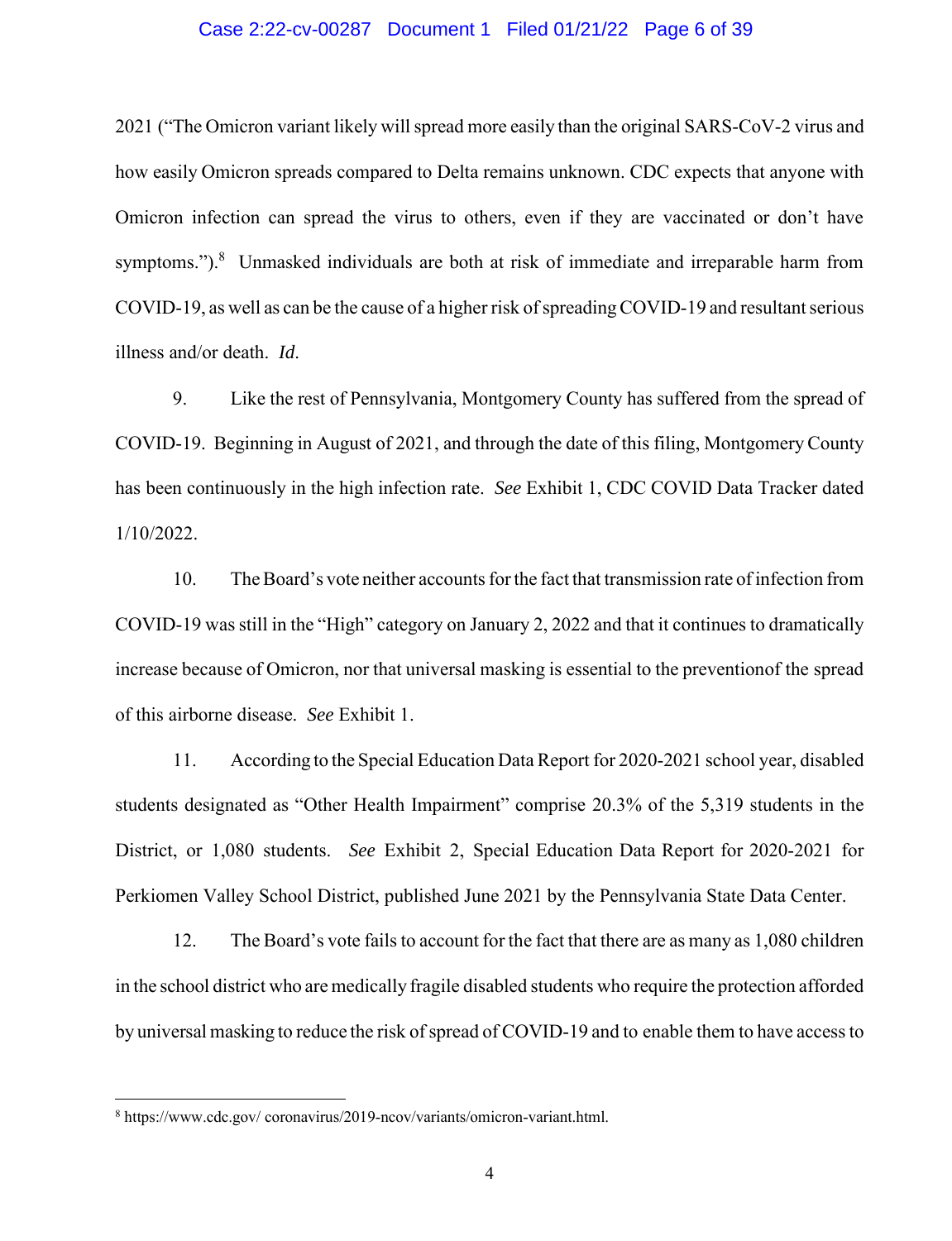# Case 2:22-cv-00287 Document 1 Filed 01/21/22 Page 7 of 39

the school buildings for in-person instruction.

13. TheBoard's vote permitting optional masking forcesthe parents of medically fragile school children with disabilities to make the shockingly unfair or unjust decision of deciding whether to pull their children out of in-person learning, causing mental harm and havoc on the child and family, or face the quantifiably increased risk of physical harm caused by exposure to severe illness or death as a result of COVID-19.

14. Since August of 2021 and through the present, due to the high transmission rate of infection from COVID-19 in Montgomery County, the CDC, the Pennsylvania Department of Health, (PADOH), and the Montgomery County Office of Public Health (OPH) have all recommended that school children should universally mask while in school buildings. *See* Exhibit 1, CDC COVID DataTracker dated 1/10/2022, p. 2.("Everyone in MontgomeryCountyshould wear a mask in public, indoor settings.")

15. Further, the American Academy of Pediatrics (AAP) and Children's Hospital of Philadelphia both recommend universal masking in schools.<sup>9</sup>

16. The Perkiomen Valley School Board Policy Manual requires that Board "procedures" and policies shall be consistent of law, have a rational and substantial relationship to a legitimate purpose of the Board, and be directed toward the maintenance and support of a thorough and efficient system of public education in this District." *See* Board Policy, Section 000, Code 002,

<sup>9</sup>https://www.aap.org/en/pages/2019-novel-coronavirus-covid-19-infections/clinical-guidance/covid-19-planningconsiderations-return-to-in-person-education-in-schools/ at COVID-19 Guidance for Safe Schools and Promotion of In-Person Learning dated November 17, 2021 (Purposes and Key Principles: All students older than 2 years and all school staff should wear face masks at school (unless medical or developmental conditions prohibit use), regardless of vaccination status); https://policylab.chop.edu/tools-and-memos/guidance-person-education-k-12-educationalsettings#:~:text=With%20evidence%20that%20COVID%2D19,of%20significant%20community%20transmission% 2C%20 and at Guidance for In-person Education in K-12 Educational Settings dated January 2022 at pg. 1 (1. Continue indoor masking requirements within buildings and at school activities, regardless of vaccination status.)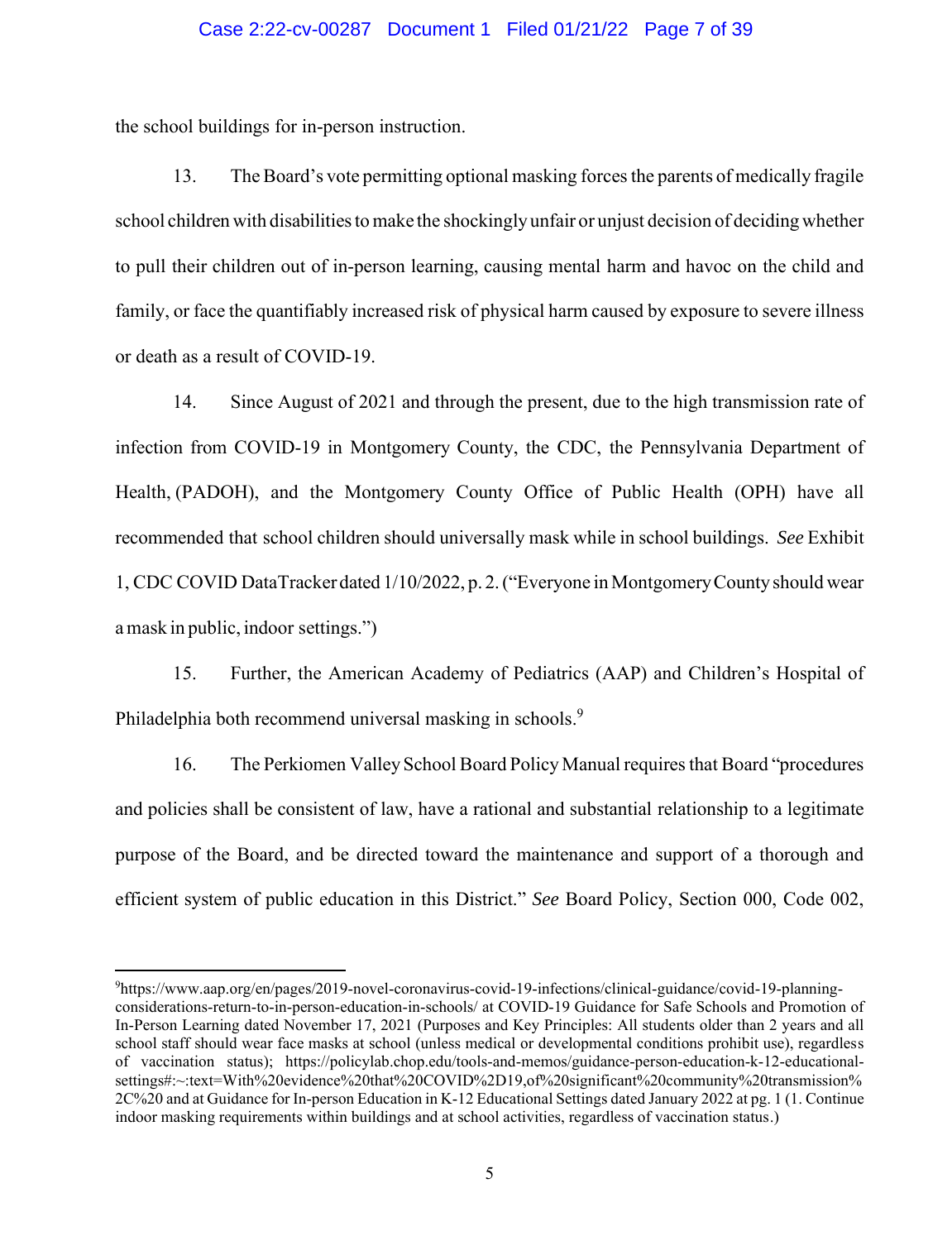# Case 2:22-cv-00287 Document 1 Filed 01/21/22 Page 8 of 39

Powers.

17. The Perkiomen ValleySchool Board Policy Manual requiresthe Board to protect the health and safety of the students by minimizing the transmission of communicable diseases. *See* Perkiomen Valley School Board Policy Manual, Section 200 – Pupils, Immunizations and Communicable Diseases, Code 203, Adopted March 14, 1994.

18. Perkiomen Valley School Board Policy Manual Section 203 - IMMUNIZATIONS

AND COMMUNICABLE DISEASES sets forth, in pertinent part:

# **Authority**.

In order to safeguard the school community from the spread of certain communicable diseases, the Board requires that guidance and orders from state and local health officials, established Board policy and administrative regulations, and Board-approved health and safety plans be followed by students, parents/guardians and district staff.

\* \* \* \* \*

# **Communicable Diseases**

The Superintendent or designee shall direct that **health guidelines, Board-approved health and safety plans, and universal precautions designed to minimize the transmission of communicable diseases be implemented** in district schools. [emphasis added]

\* \* \* \* \*

Instructions regarding communicable and life-threatening diseases shall be provided by the schools in the educational program for all levels, in accordance with state regulations. [Pa. Code] Title 22, Sec. 4.29 [emphasis added]

19. The School Board's Policy Manual assigns the responsibility for the "safety of

students staff, visitors, and facilities" to the Board. Specifically, in Policy Manual Section 800 -

Operations,Code 805, Adopted May 9, 1994, 805 – EMERGENCY PREPAREDNESS, requires

that the Board "**provide the facilities, equipment and training necessary to protect against**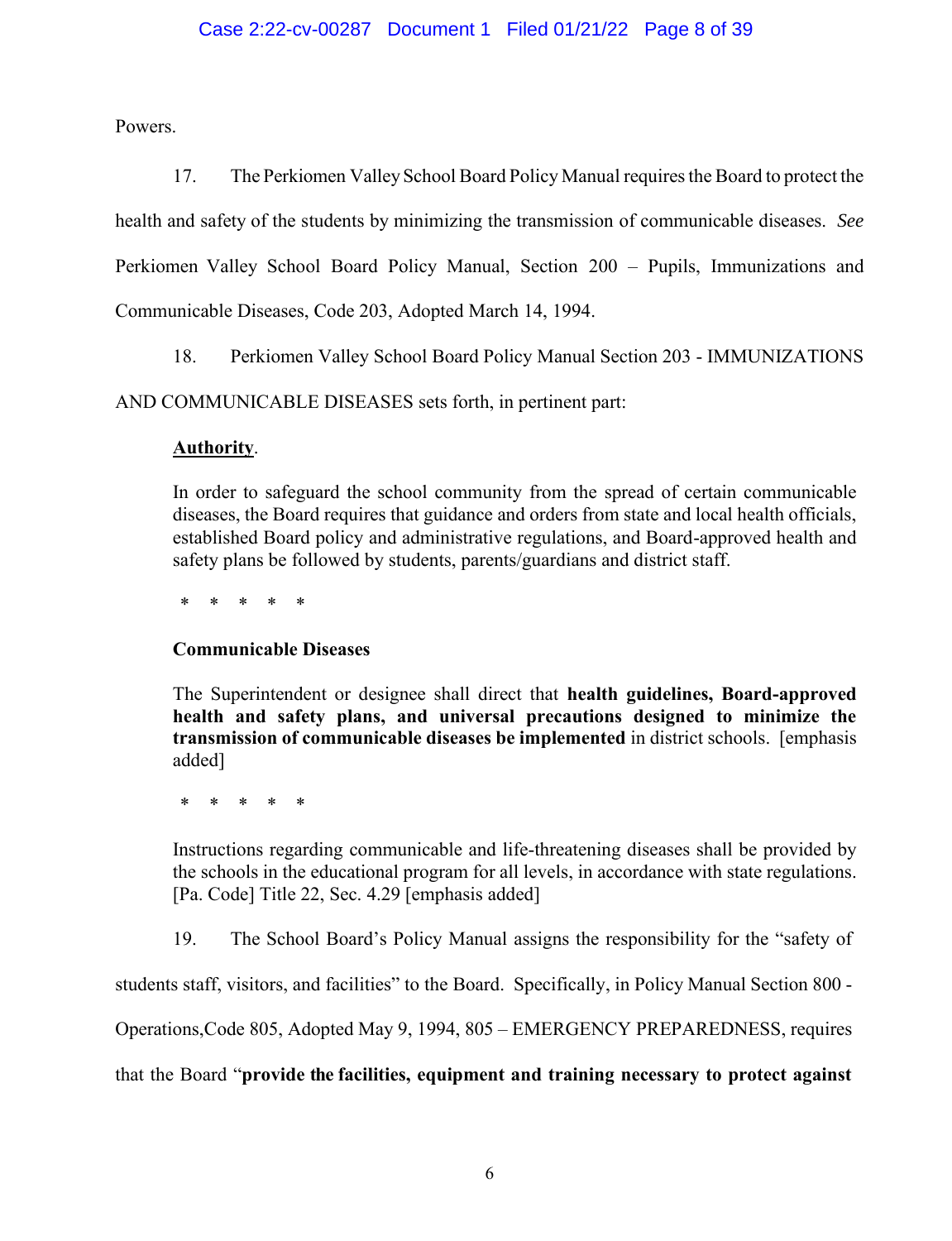## Case 2:22-cv-00287 Document 1 Filed 01/21/22 Page 9 of 39

**hazards and emergencies, including** but not limited to natural disasters, hazardous chemicals, fires, weapons, bomb threats, intruders, terrorism, **communicable diseases and pandemics**. [emphasis added].

20. Public health concerns are a compelling governmental interest. The Supreme Courthas determined that the public health concern of "[s]temming the spread of COVID-19" qualifies as"a compelling interest" of the government. *See Roman Catholic Diocese of Brooklyn v. Cuomo*,592 U. S. , , 141 S. Ct. 63, at 67 (2020) (per curiam) (slip op., at 4) ("[s]temming the spreadof COVID-19 is unquestionably a compelling interest."); *see also American Civil Liberties Union v. Ashcroft*, 322 F.3d 240, 261 (3d Cir.2003) ('ACLU II') ("Government's compelling interest inprotecting minors.").

21. Prior to the Board votes on December 13 and January 2, 2022, the Defendant Board recognized the public health significance of COVID-19 and its impact on the District when it approved a Health and Safety Plan designed to help keep the children in school and protect the children's health and well-being while in school during the national pandemic caused by COVID-19. *See* Health and Safety Plan, version 7, Draft Published August 9, 2021 (the "Plan").

22. The Plan stated that the School District PVSD "will continually monitor local/district and county incidence and percent positivity rates and the corresponding level of community transmission i.e., low, moderate, substantial or high COVID-19 pandemic status as identified by the Montgomery County Office of Public Health, MCOPH-2021-2022-School-Year-COVID-School-Guidance\_July\_29\_2021, Pennsylvania Department of Health, and Pennsylvania Department of Education in the Level of Community Transmission Table.." *See* Health and Safety Plan, version 7, Draft Published August 9, 2021 at p. 1;*see also id.* at p. 5 ("PVSD will continually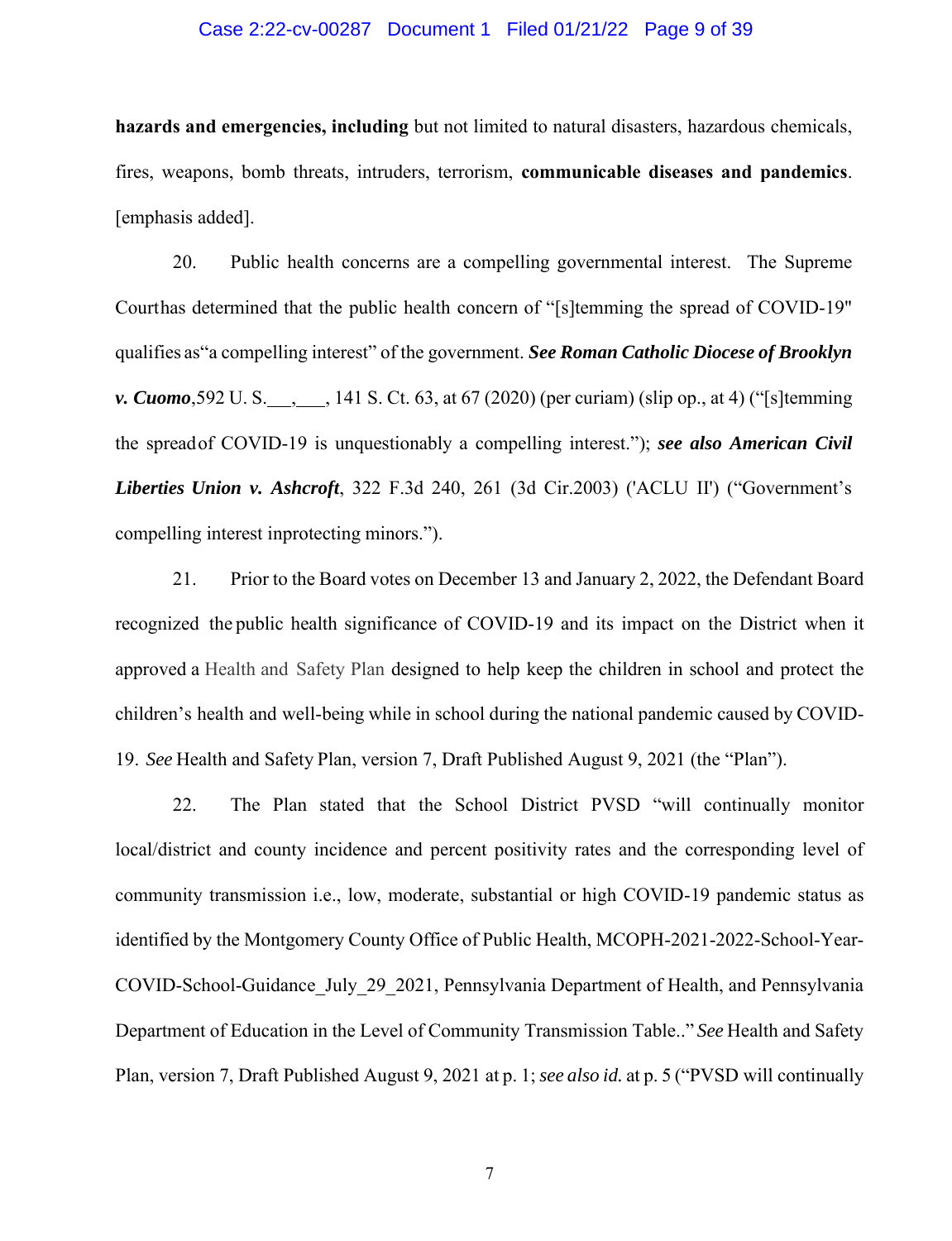## Case 2:22-cv-00287 Document 1 Filed 01/21/22 Page 10 of 39

review the most up to date guidance, recommendations, and mandates from the Centers for Disease Control (CDC), Montgomery County Office of Public Health (MCOPH), PA Department of Health (PADOH), and Pennsylvania Department of Education (PDE)..")

23. Since stemming the spread of COVID-19 is a compelling governmental interest and the Board recognizes this fact, then the Board should be doing everything in its power to stem the spread of infection caused byCOVID-19 while it isin a substantial or high level risk of transmission in Montgomery County, as the Board is required to do.

24. According to the Board Policy Manual, the School Board is "committed to providing every student the opportunity to grow and achieve. The actions taken by the board ultimately have both short and long-term impact in the classroom. Therefore, school directors collectively and individually will . . . Adhere to an established set of rules and procedures for board operations" and " Utilize appropriate data to make informed decisions." *See* Perkiomen Valley School Board Policy Manual, Section 000 – Principles for Governance and Leadership, Code 011, as Revised June 8, 2020.

25. Reliable information from responsible sources is readily found from the CDC, PADOH, Montgomery County OPH, EPA, American Academy of Pediatrics(AAP), and Children's Hospitalof Philadelphia, all of which agree that universal masking in schools is essential for preventing the spread of infection to children caused by COVID-19.

26. Instead of following the reliable information from responsible sources and supporting the compelling governmental interest by doing everything in its power to stem the spread of infection caused by COVID-19 while it is in a substantial or high level risk of transmission in Montgomery County, the Board voted on December 13, 2021 to arbitrarily and capriciously remove the protection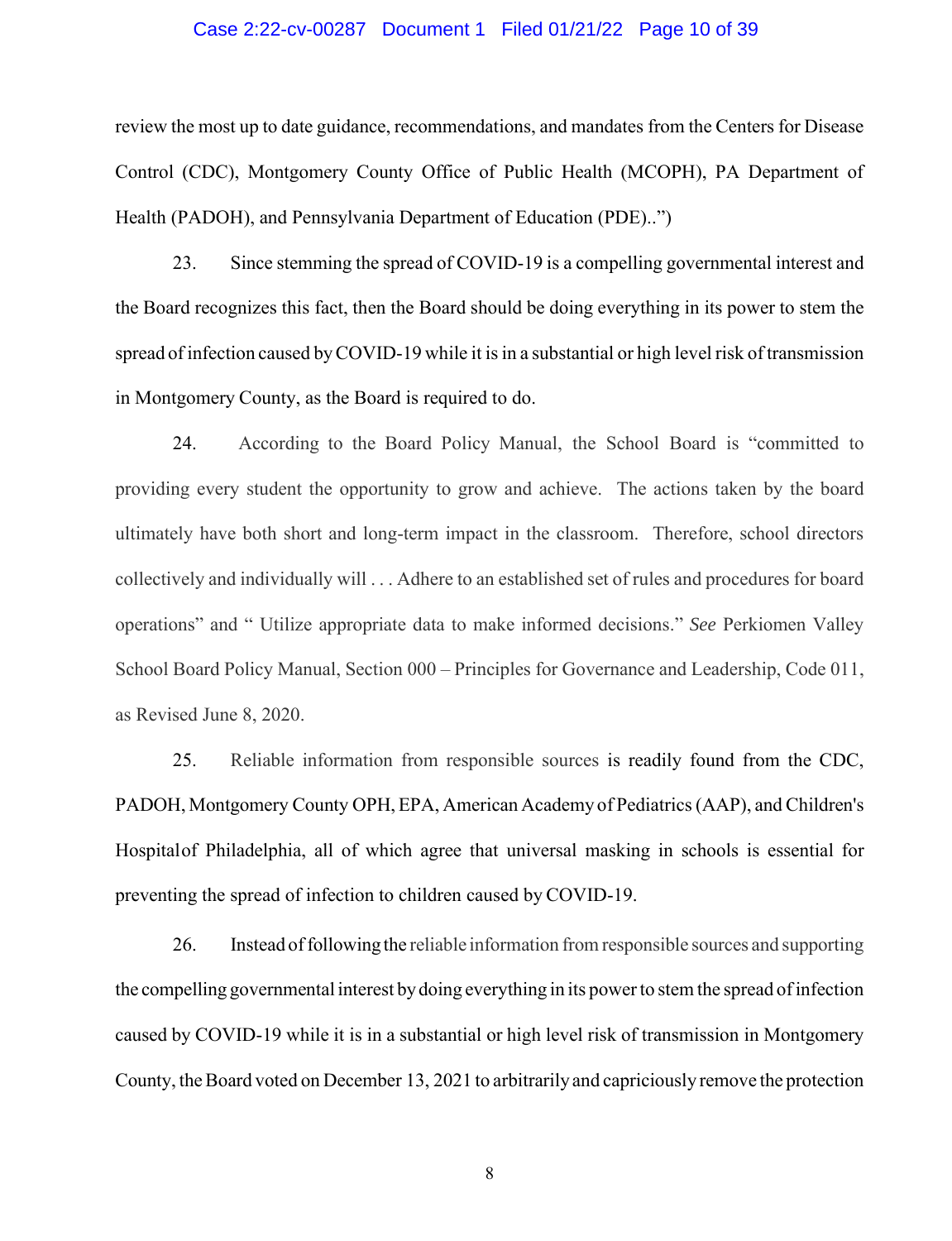# Case 2:22-cv-00287 Document 1 Filed 01/21/22 Page 11 of 39

provided by universal masking from the District regardless of the rate of transmission in Montgomery County.

27. In doing so, the School Board has put the parents of medically vulnerable students in the position of having to decide whether to keep their children at home where they will likely suffer continued learning loss or risk placing them in an environment that presents a serious risk to their health and safety.

28. This brutal choice forces children into a situation that violates Section 504 and the ADA.

29. The ADA and Section 504 prohibit the exclusion of students with disabilities from public educational programs and activities.

30. Plaintiffsin this matter are students with disabilities within the meaning of the ADA that carry an increased risk of serious complications or death in the event that they contract COVID-19.

31. Disabling, underlying medical conditions which occur in children have been identified by the Center of Disease Control (CDC) as risk factors for severe COVID-19 infection or death—with or without the vaccination, include a) lung disease, including asthma, chronic obstructive pulmonary disease (e.g., bronchitis or emphysema), or other chronic conditions associated with impaired lung function; (b) heart disease, such as congenital heart disease, congestive heart failure and coronary artery disease; (c) chronic liver or kidney disease (including hepatitis and dialysis patients); (d) diabetes or other endocrine disorders; (e) hypertension; (f) compromised immune systems (such as from cancer, HIV, receipt of an organ or bone marrow transplant, as a side effect of medication, or other autoimmune disease); (g) blood disorders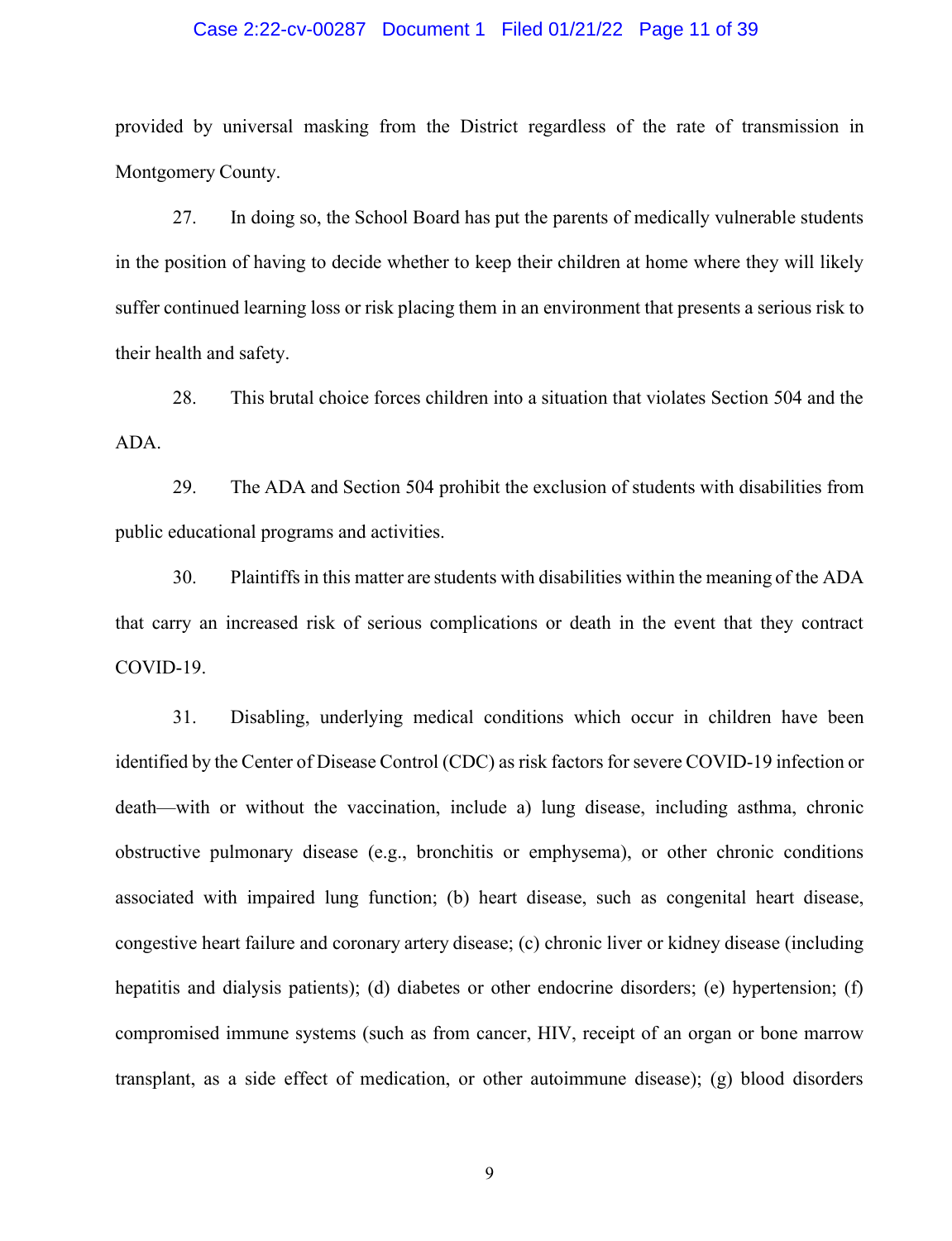## Case 2:22-cv-00287 Document 1 Filed 01/21/22 Page 12 of 39

(including sickle cell disease);(h)inheritedmetabolic disorders;(i) historyofstroke;(j) neurological or developmental disability; (k) cancer or cancer treatments; (l) genetic disorders; and/or (m) muscular dystrophy or spinal cord injury. Further, some of the Plaintiffs and the proposed Class are ineligible to receive the vaccine under the Food and Drug Administration regulations.

#### **JURISDICTION AND VENUE**

32. Plaintiffs incorporate the foregoing paragraphs as is set forth in full herein.

33. This Court has subject matter jurisdiction over Plaintiffs' claims under 28 U.S.C. §1331, 28 U.S.C. §§1343(a)(3), (4), 28 U.S.C. §§ 2201–2202.

34. This Court has subject matter jurisdiction over the ADA Title II and Section 504 of the Rehabilitation Act claims in this case pursuant to 28 U.S.C. § 1331. Plaintiffs' claims arise under the laws of the United States and the relief sought herein is within the power of the Court to grant. *See* 29 U.S.C. § 701, *et seq*. and 20 U.S.C. § 1681, *et seq*.

35. There exists an actual and justiciable controversy between Plaintiffs and Defendants requiring resolution by this Court.

36. Plaintiffs have no adequate remedy at law.

37. Venue is proper before the United States District Court for the Eastern District of Pennsylvania, Philadelphia Division, under 28 U.S.C. §1391 because all parties reside or otherwise are found in this District, and all acts and omissions giving rise to Plaintiffs' claims occurred in the Eastern District of Pennsylvania.

38. The Court has personal jurisdiction over Defendants because they are: (a) a public school district head quartered in Montgomery County, Pennsylvania; (b) an elected legislative entity charged with directing the district; and (c) the individuals members of that legislative entity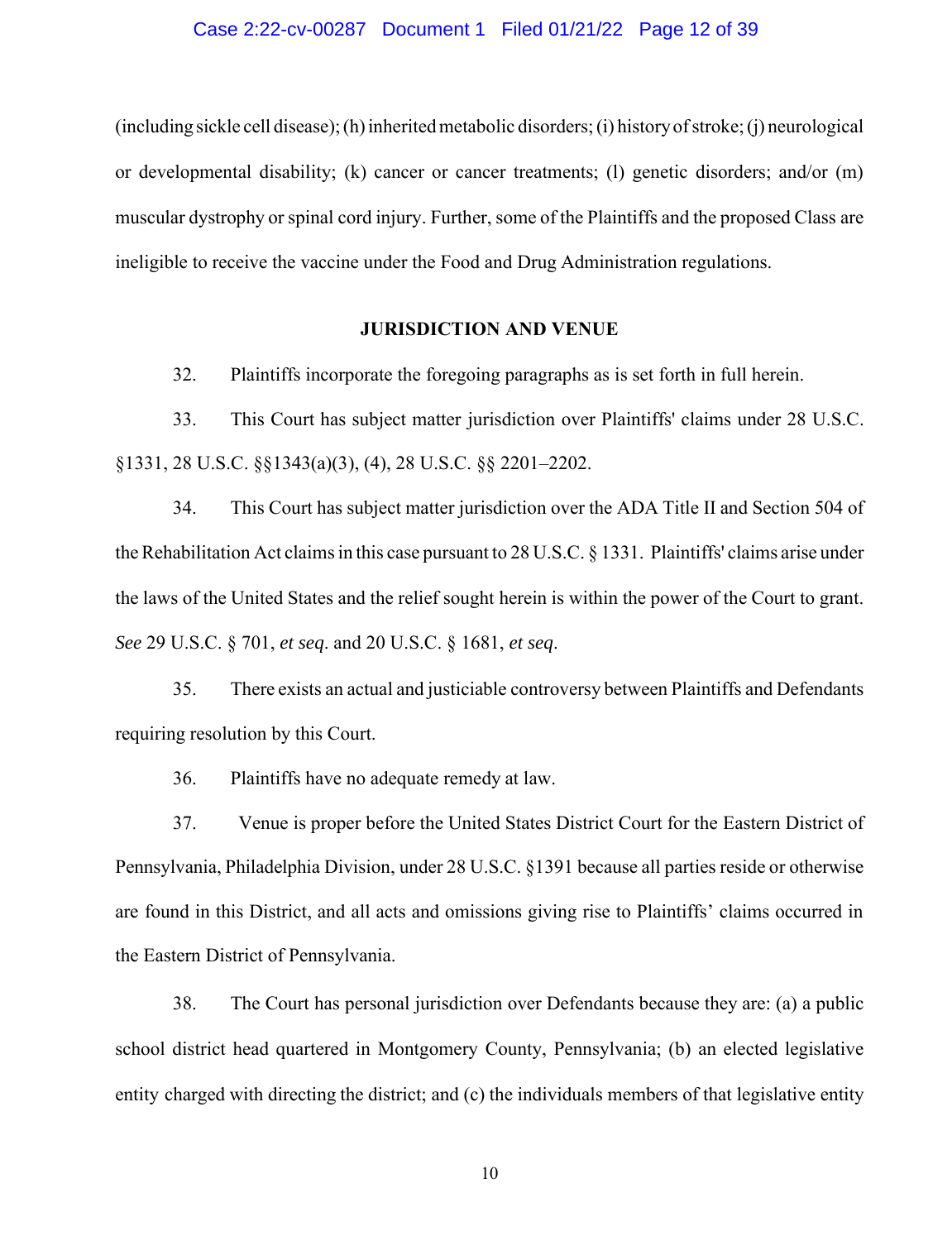in their official capacity.

# **PARTIES**

# **I. The Plaintiffs**

39. JOHN DOE 1 and JANE DOE 1 live in the School District and bring claims in their own capacity and as parents of CHILD DOE 1, who is a student in the Perkiomen Valley School District, is medically fragile, and considered to be disabled under the ADA, and bring this action on behalf of themselves and those similarly situated.

40. JOHN DOE 2 and JANE DOE 2 live in the School District and bring claims in their own capacity and as parents of CHILD DOE 2, who is a student in the Perkiomen Valley School District, is medically fragile, and considered to be disabled under the ADA, and bring this action on behalf of themselves and those similarly situated

41. JANE DOE 3 lives in the School District and brings claims in her own capacity and as parent of CHILD DOE 3, who is a student in in the Perkiomen Valley School District, is medically fragile, and considered to be disabled under the ADA, and bring this action on behalf of herself and those similarly situated.

42. The putative class of students whom Plaintiffs represent similarly suffer from a host of conditions warranting protection under the ADA and Section 504 of the RA and should be shielded from discrimination by their school district.

# **II. The Defendants**

43. Defendant School District is a municipal organization charged with the education of K-12 students in the Perkiomen Valley School District of over five-thousand, three hundred (5,300) students. Defendant School District is in the top 10% of the largest school districts in this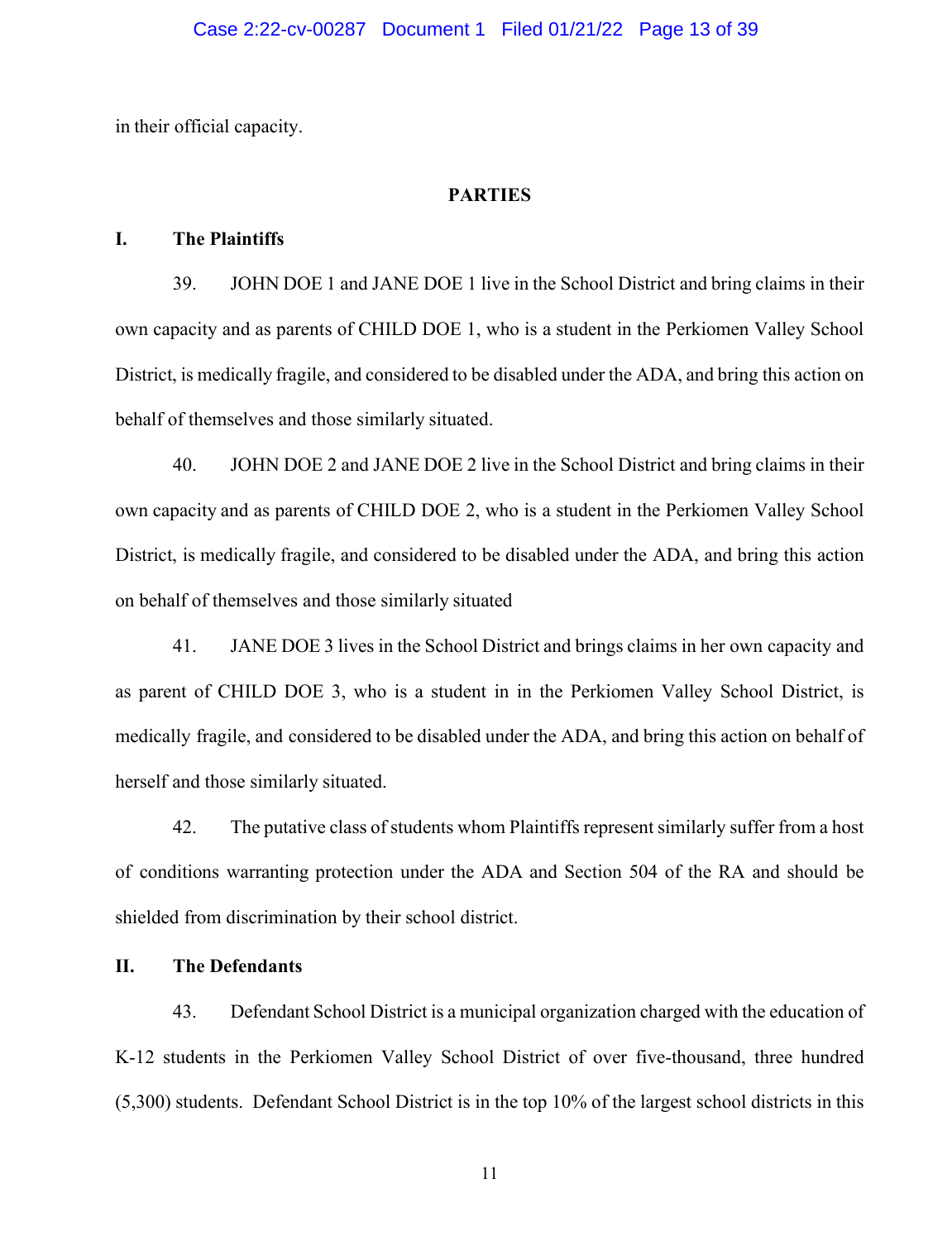## Case 2:22-cv-00287 Document 1 Filed 01/21/22 Page 14 of 39

Commonwealth based on the number of students enrolled.

44. Defendant School Board is made up of nine individual school directors residing and conducting business in Montgomery County, Pennsylvania.

45. Defendant School Board is an elected school board residing and conducting business in Montgomery County, Pennsylvania.

46. Upon information and belief, Defendant, Jason Saylor, is Board President, a Montgomery County resident and member of the School Board, sued here in his official capacity.

47. Upon information and belief, Defendant, Kim Mares, is Board Vice-President, a Montgomery County resident and member of the School Board, sued here in her official capacity.

48. Upon information and belief, Defendant, Tammy Campli, is a Montgomery County resident and member of the School Board, sued here in her official capacity.

49. Upon information and belief, Defendant, Matthew Dorr, is a Montgomery County resident and member of the School Board, sued here in his official capacity.

50. Upon information and belief, Defendant, Sarah Evans-Brockett, is a Montgomery County resident and member of the School Board, sued here in her official capacity.

51. Upon information and belief, Defendant, Don Fountain, is a Montgomery County resident and member of the School Board, sued here in his official capacity.

52. Upon information and belief, Defendant, Rowan Keenan, is a Montgomery County resident and member of the School Board, sued here in his official capacity.

53. Upon information and belief, Defendant, Reena Kolar, is a Montgomery County resident and member of the School Board, sued here in her official capacity.

54. Upon information and belief, Defendant, Laura White, is a Montgomery County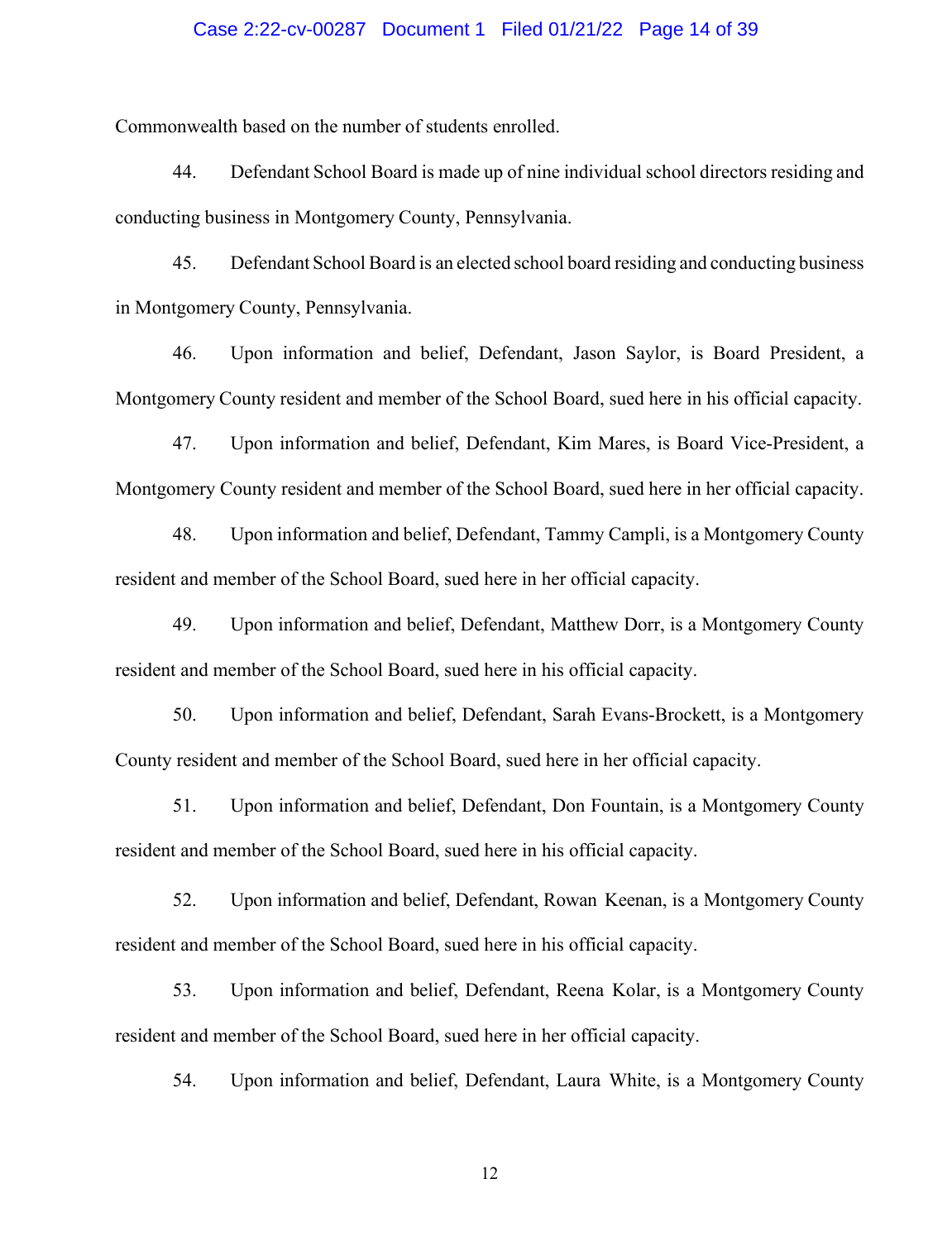# Case 2:22-cv-00287 Document 1 Filed 01/21/22 Page 15 of 39

resident and member of the School Board, sued here in her official capacity.

55. Defendant School District and School Board are "distinct legal entit[ies] with the capacity to be sued for injuries incurred as a result of the execution of its statutory duties and responsibilities." Thus, they are a "public entity" within the meaning of the Americans with Disabilities Act, 28 C.F.R. §35.104, and receive federal financial assistance within the meaning of the Rehabilitation Act, 29 U.S.C. §794(a).

#### **FACTS**

# **III. COVID-19 and its Delta Variant Spread Through the Breath of Others**

56. Plaintiffs incorporate the foregoing paragraphs as is set forth in full herein

57. COVID-19 is an extremely infectious and deadly disease that is transmitted from

person to person.

58. Experts agree thatCOVID-19 is primarilyspread through respiratorydroplets emitted when people cough, sneeze, talk, or even breathe that are then inhaled by people nearby.<sup>10</sup>

59. Asymptomatic carriers of COVID-19 can also transmit the disease. Persons who lacksymptoms of COVID-19 ("asymptomatic") or do not yet know they have COVID-19 ("presymptomatic") may feel perfectly fine. However, they are estimated to account for more than 50% of transmissions<sup>11</sup>

<sup>10</sup> CDC, Scientific Brief: SARS-CoV-2 Transmission, May 7, 2021, https://www.cdc.gov/coronavirus/2019 ncov/science/science-briefs/sars-cov-2-transmission.html ("The principal mode by which people are infected with [COVID-19] is through exposure to respiratory fluids carrying infectious virus. Exposure occurs in three principal ways: (1) inhalation of very fine respiratory droplets and aerosol particles, (2) deposition of respiratory droplets and particles on exposed mucous membranes in the mouth, nose, or eye by direct splashes and sprays, and (3) touching mucous membranes with hands that have been soiled either directly by virus-containing respiratory fluids or indirectly by touching surfaces with virus on them.").

<sup>&</sup>lt;sup>11</sup> Science Brief: Community Use of Cloth Masks to Control the Spread of SARS-CoV-2, available at https://www.cdc.gov/coronavirus/2019-ncov/science/science-briefs/masking-science-sars-cov2.html.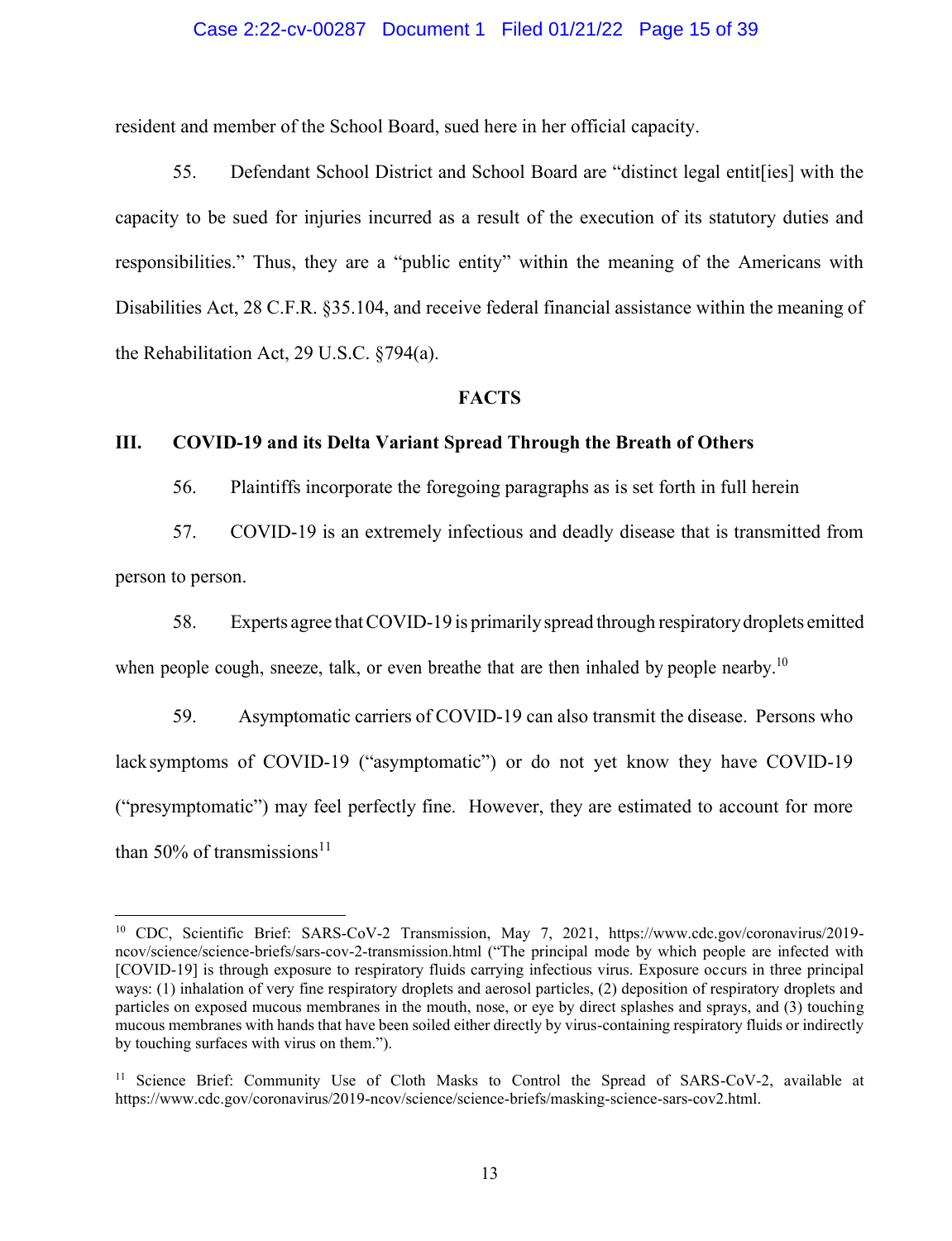# Case 2:22-cv-00287 Document 1 Filed 01/21/22 Page 16 of 39

60. The current COVID-19 variant, known as the Omicron Variant, is extremely infectious and is spread much more readily than even the Delta Variant and the original SARS- $CoV-2 strain.<sup>12</sup>$ 

61. There is no cure for COVID-19. The vaccine has only recently been approved for children under 12 years old. This means that children under 12 years old are only starting to have theability or opportunity to become fully vaccinated. The vaccine has been proven less effective for those individuals with weakened or compromised immune systems who are unable to produce a robust immune response to the vaccine.

62. School-aged children with certain protected disabilities, including a range of underlying medical conditions, face a higher rate of severe illness from COVID-19 as compared to other children without those underlying medical conditions. According to the CDC, "children with medical complexity, with genetic, neurologic, metabolic conditions, or with congenital heart disease can be at increased risk for severe illness from COVID-19." <sup>13</sup> And, as with adults who face increased risks, "children with obesity, diabetes, asthma or chronic lung disease, sickle cell disease, or immunosuppression can also be at increased risk for severe illness from COVID-19." 14

63. Upon information and belief, the schools located within the Perkiomen Valley School District regularly serve students with these exact disabilities—moderate to severe asthma, chroniclung and heart conditions, cerebral palsy, Down syndrome, obesity, type-2 diabetes, and

<sup>12</sup> CDC, Delta Variant: What We Know About the Science, Aug. 6, 2021, https://www.cdc.gov/coronavirus/2019 ncov/variants/delta-variant.html (noting that the Delta variant is "more than 2x as contagious as previous variants" and studies indicated that "patients infected with the Delta variant were more likely to be hospitalized").

<sup>&</sup>lt;sup>13</sup> Centers for Disease Control, COVID-19: People with Certain Medical Conditions, May 13, 2021, https://www.cdc.gov/coronavirus/2019-ncov/need-extra-precautions/people-with-medical-conditions.html.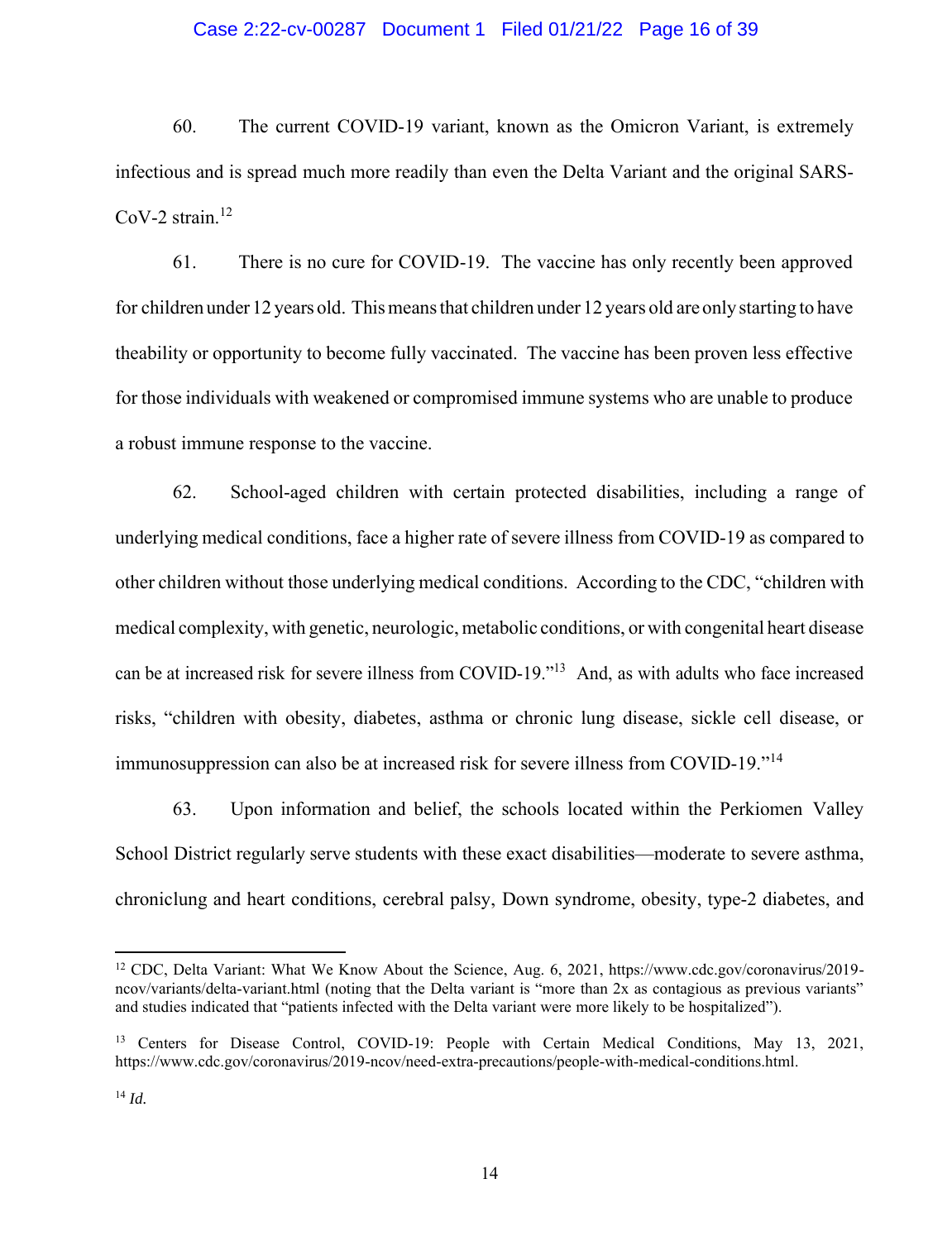# Case 2:22-cv-00287 Document 1 Filed 01/21/22 Page 17 of 39

weakened immune systems impacting a significant portion of the population.

64. Defendant School District regularly serves students with these disabilities—moderate to severe asthma, chronic lung and heart conditions, cerebral palsy, Down syndrome, obesity, type-2 diabetes, and weakened immune systems impacting a significant portion of the population.

### **A. The necessity of masking for safe access to school.**

65. Preventing the spread of COVID-19 is accomplished through a layered approach, includingwearing face masks, washing hands, cleaning surfaces, social distancing, and introducing new airfilters to reduce the risk of COVID-19 transmission.<sup>15</sup>

66. For school age children who are not yet fully vaccinated or whose disabilities result in a less robust response to the vaccine, the risk of contracting COVID-19 is most successfully mitigated through universal masking and social distancing. The ABC Science Collaborative, led by top physicians on the staff of Duke University, found that masking was effective in preventing in-school COVID-19 transmission regardless of the physical distance maintained between children as part of social-distancing efforts. 16

67. "When teachers, staff, and students consistently and correctly wear a mask, they protect others as well as themselves."<sup>17</sup> The cloth layer blocks the droplets from releasing into the environment, along with the microorganisms these particles carry. To be more specific, masks block

<sup>15</sup> See https://www.epa.gov/coronavirus/implementing-layered-approach-address-covid-19-public-indoor-spaces ("It is essential to implement a multifaceted, layered approach to reduce the risk of indoor airborne transmission of COVID-19.")

<sup>16</sup> https://abcsciencecollaborative.org/wp-content/uploads/2021/06/ABCs-Final-Report-June-2021.06- esig-DB-KZ-6-29-21.pdf?fbclid=IwAR3XDNVh44k8mrrfd2rcJz8rm-zOdtmlouMDkt-Tt3P3zXicWQeeU5E6wA8.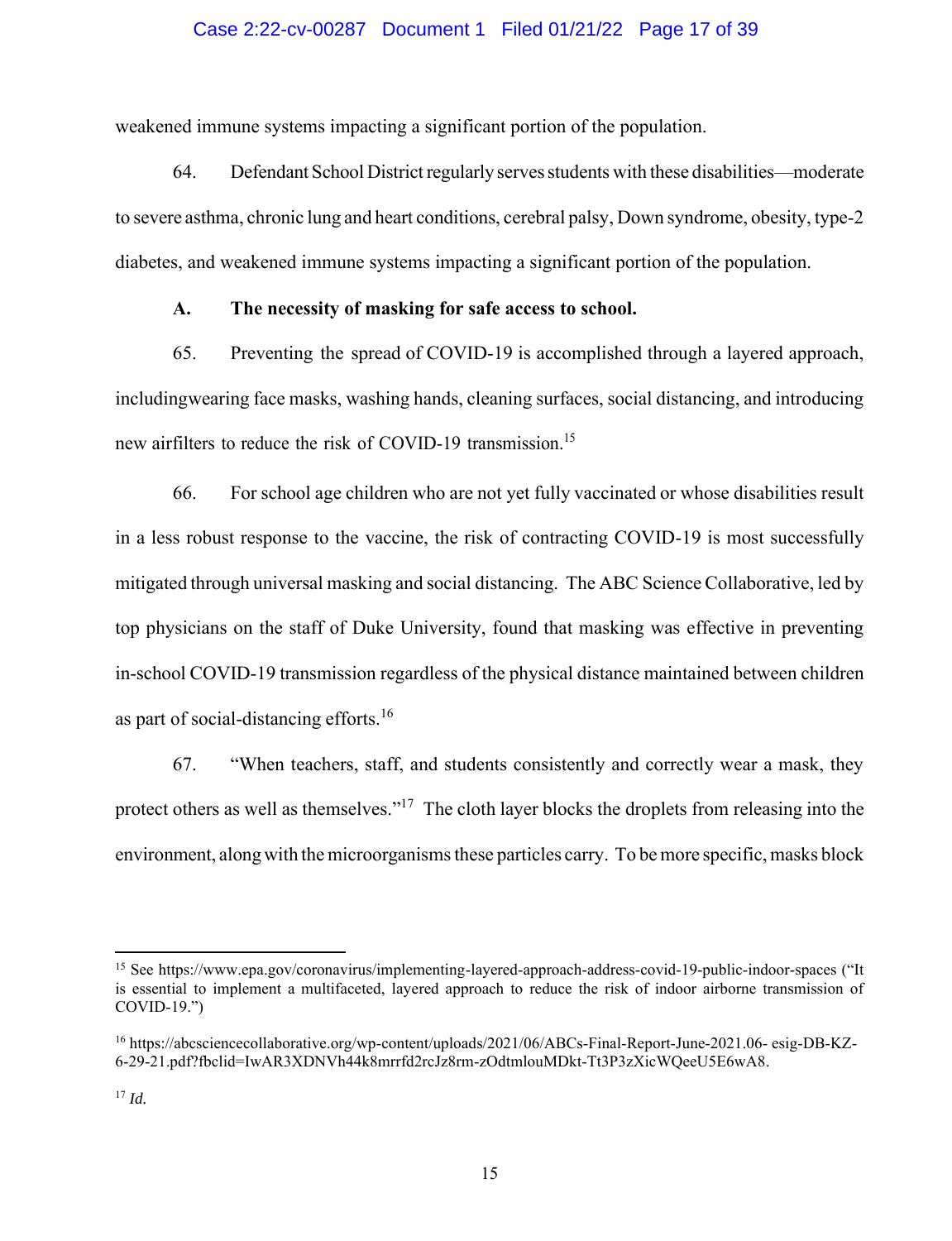# Case 2:22-cv-00287 Document 1 Filed 01/21/22 Page 18 of 39

the large droplets ("20-30 microns and up") as well as finer droplets.<sup>18</sup>

68. The CDC,<sup>19</sup> the American Academy of Pediatrics,<sup>20</sup> the Pennsylvania Department of Health<sup>21</sup> and Montgomery County OPH, all recommend universal masking in schools in an effort to reduce the risk of transmission of COVID-19.

69. ThePennsylvaniaDepartment ofEducation also supports universalmasking to reduce the risk of transmission of COVID-19. 22

70. Unmaskedindividualsare atriskofimmediate andirreparableharmfromCOVID-19, as well as at a higher risk of spreading COVID-19, and the consequences of serious illness and/or death.

71. Accordingly, the entirely reasonable modification being sought in this case is *community masking: protection of selves and others*. Universal masking was successfully implemented in public school districts across Pennsylvania during the 2020 - 2021 school year.

72. Universal masking was successfully implemented by the Perkiomen Valley School District in the fall of 2021 and no schools were closed due to COVID-19 infection.

73. Upon information and belief, universal masking was successfully implemented by Defendants during the 2020 - 2021 school year and the fall of 2021.

<sup>&</sup>lt;sup>18</sup> Science Brief: Community Use of Cloth Masks to Control the Spread of SARS-CoV-2, available at https://www.cdc.gov/coronavirus/2019-ncov/science/science-briefs/maskingscience- sars-cov2.html (last visited Sept. 2, 2021).

<sup>19</sup> CDC, Guidance for COVID-19 Prevention in K-12 Schools, updated Aug. 5, 2021, https://www.cdc.gov/coronavirus/2019-ncov/community/schools-childcare/k-12-guidance.html.

<sup>20</sup> https://www.aap.org/en/pages/2019-novel-coronavirus-COVID-19-infections/clinical-guidance/ COVID-19 planning-considerations-return-to-in-person-education-in-schools/.

<sup>21</sup> *See* August 31, 2021 PADOH Order.

<sup>22</sup> See September 10, 2021 Directive of the PDE.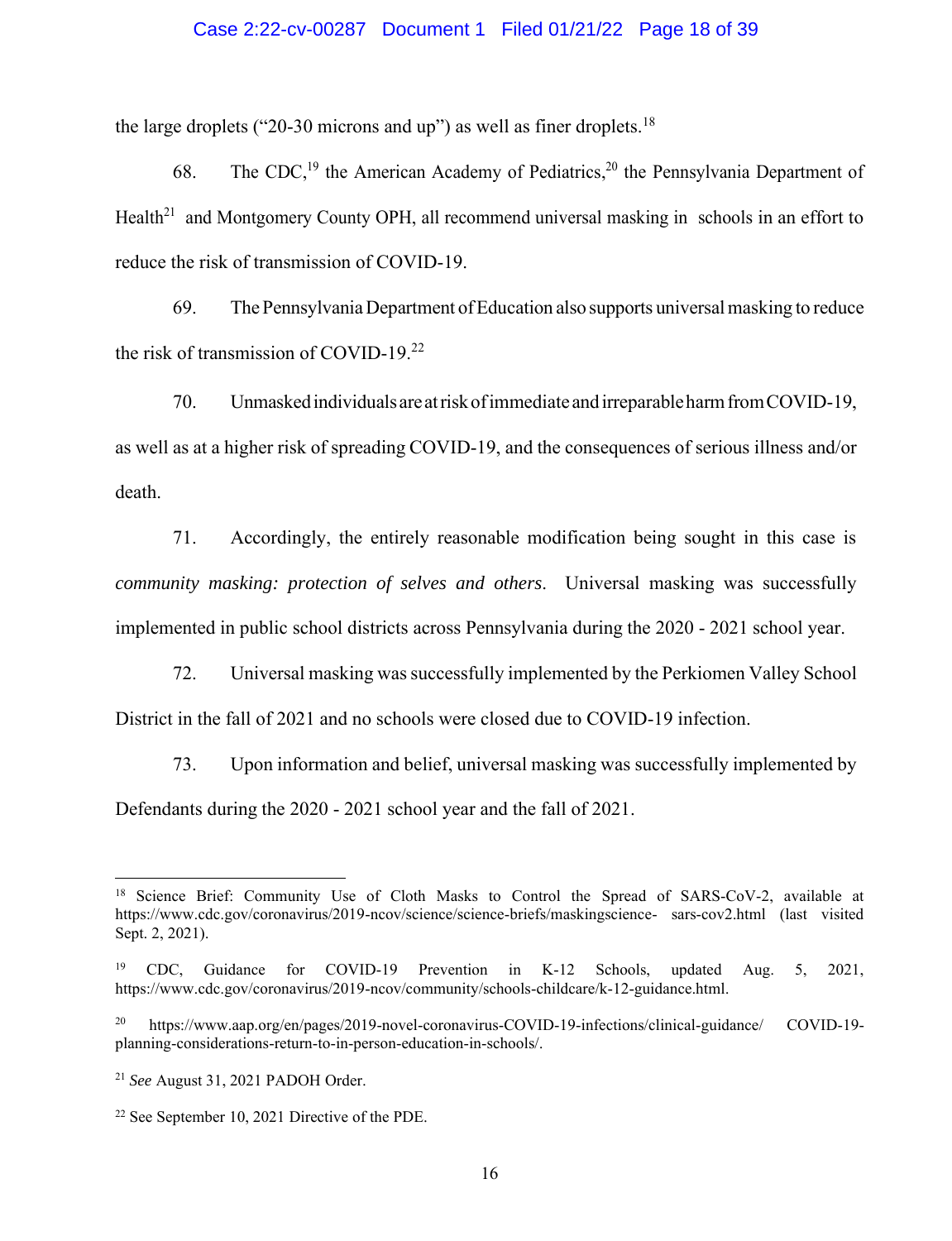# Case 2:22-cv-00287 Document 1 Filed 01/21/22 Page 19 of 39

74. Upon information and belief, universalmasking would not cause any undue hardship on Defendants and would serve both the interests of Plaintiffs and the public in general by greatly decreasing the risk of COVID-19 infection spreading throughout the Defendant School District.

# **B. A Purely Voluntary Opt-out of Masking Pits Children Against Each Other and Creates Serious Risk of Injury and Death.**

75. Asschoolsreopened in the fall of 2021, COVID-19 infection numbers among school aged children continued to rise.<sup>23</sup>

76. By August 1, 2021, Montgomery County's COVID-19 community transmission level was moved from substantial to high. At that time, the Center for Disease Control, ("CDC"), the Pennsylvania Department of Health, ("PADOH"), and the Montgomery County OPH all recommended that the School District should immediately implement universal masking to protect the children and to limit the spread of COVID-19 within the School District and the community.

77. On August 9, 2021, the School District implemented a District-Wide Policy of universal masking to protect the children and staff in accordance with the School Board's Policy Manual, the District's Health and Safety Plan and recommendations of the CDC, the PADOH, and the Montgomery County OPH, because COVID-19 transmission ratesin MontgomeryCounty had increased from "Moderate" in July to "High" in early August.

78. OnTuesday, November 2, 2021, theCommonwealth held municipal elections. That election considered the seats of 4 members of Defendant School board.

79. As a result of the election there is now a 5-4 split on the Board, which represents a majority of Board Members voting against student safety, science, and Defendant School Board's

<sup>23</sup> See August 31, 2021 Order of the PADOH.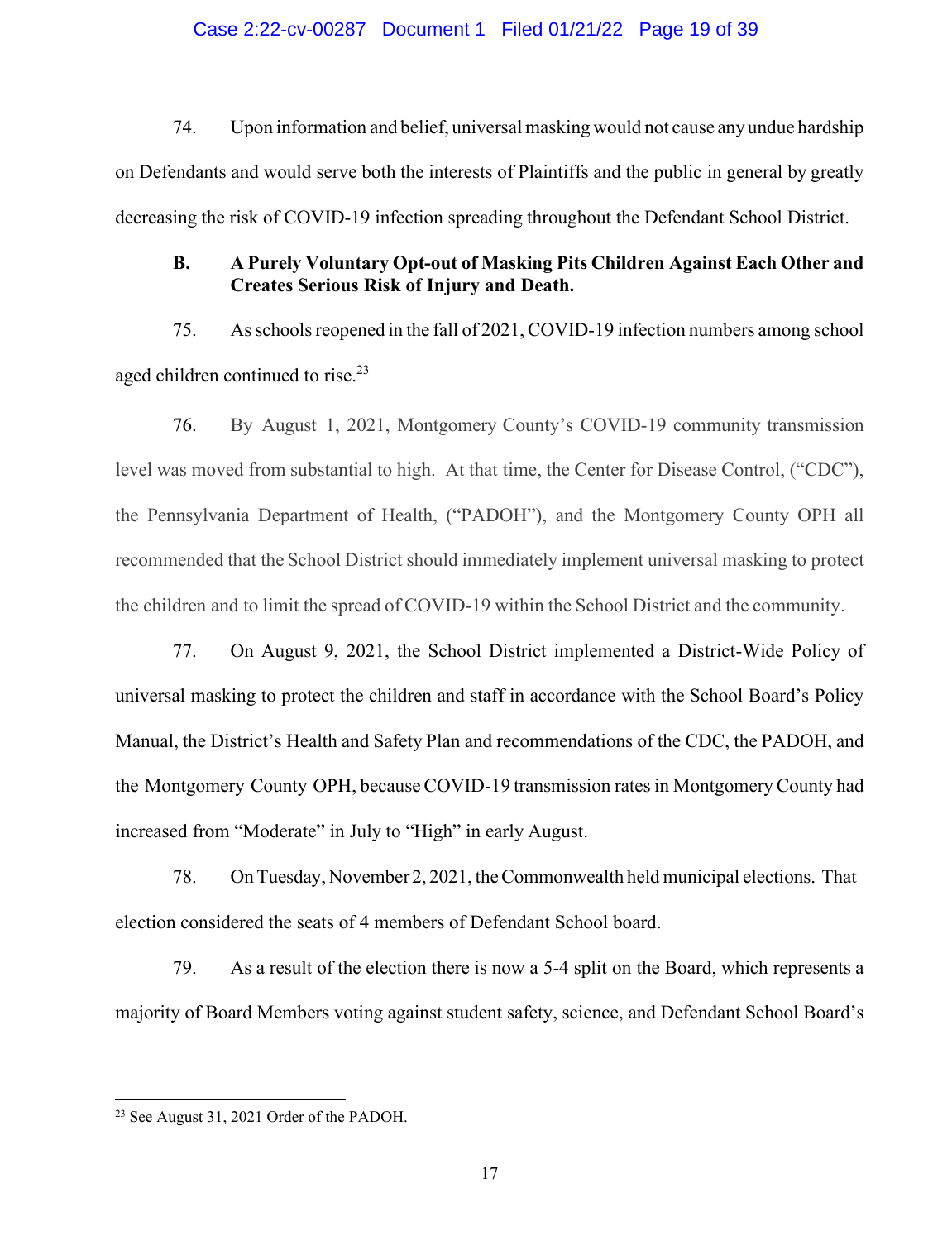# Case 2:22-cv-00287 Document 1 Filed 01/21/22 Page 20 of 39

prior mask mandates.

80. The five Board Members include three new Members who ran on a political platform that parents' rights come before public health concerns.

81. The fourBoard Membersin the minority allsupport applying science and following the recommendations of a layered approach which includes universal masking made by the CDC, the PADOH and the Montgomery County OPH, the American Academy of Pediatrics, and the Children's Hospital of Philadelphia.

82. At the Board Meeting on December 13, 2021, the newly constituted Board considered the 2021-2022 Health and Safety Plan, version 11, which would maintain the mandatory masking policy. By an Amended Motion that passed by a 5-4 margin, the School Board amended the 2021-2022 Health and Safety Plan, version 11, to include all individuals in the Perkiomen Valley School District buildings, which includes all students, staff, and administrators, and rescinded the mandatory masking policy so that masks would be "strongly recommended" but optional as of January 3, 2022.

83. The vote on December 13, 2021, displayed not only a rejection of legal and medical authority, but a direct disregard for the Board's own policy manual and for the Board's constituency, and creates discrimination under the ADA and RA.

84. On January 2, 2022, the School Board met again on an emergency basis and voted by a margin of 7-1 to modify the 2021-2022 Health and Safety Plan, version 11, by extending the mandatory masking policy through January 21, 2022 with masking becoming optional as of Monday, January 24, 2022.

85. Relevant here, the Board, as shown by its vote, now intends to make masks optional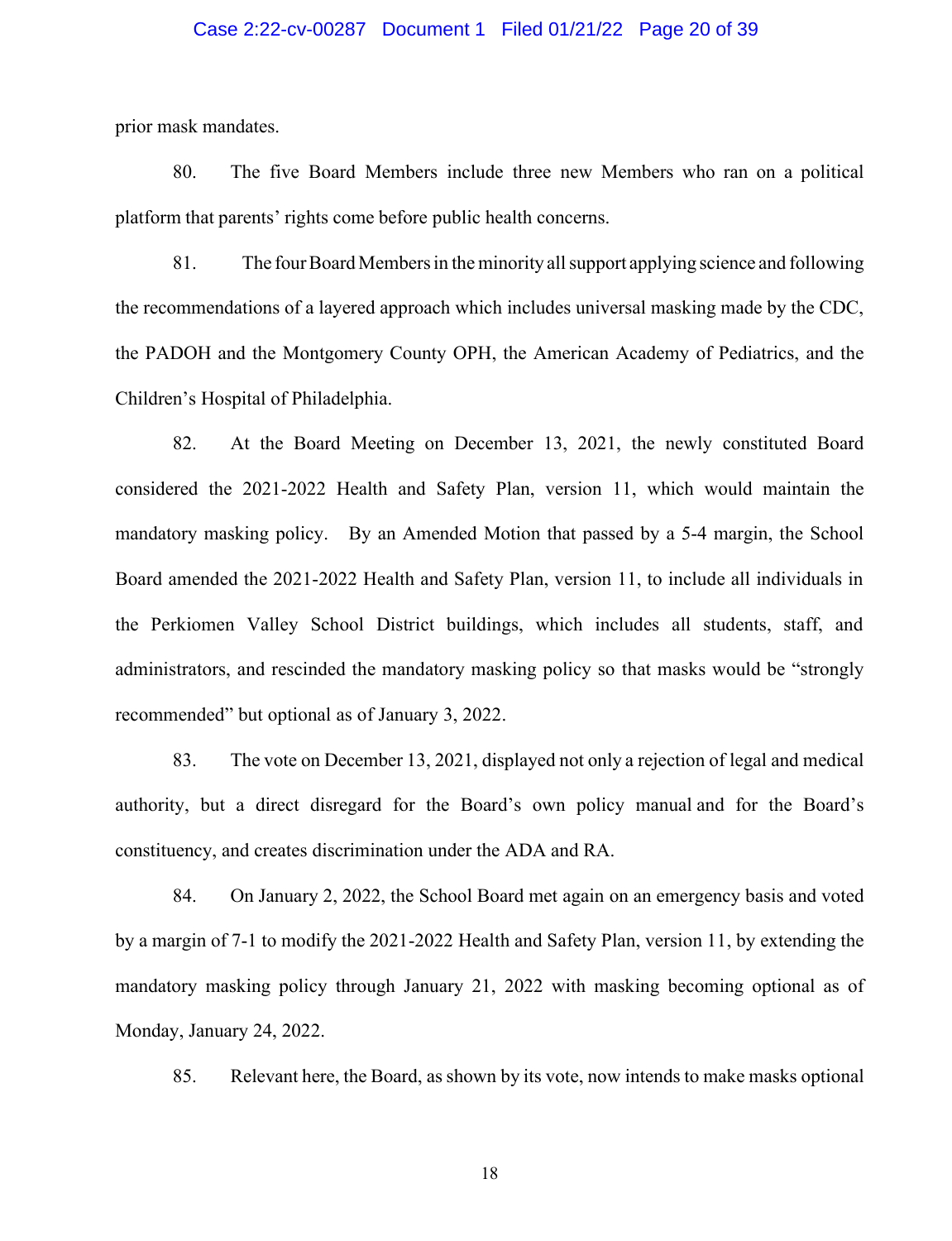## Case 2:22-cv-00287 Document 1 Filed 01/21/22 Page 21 of 39

as of January 24, 2022, regardless of local transmission rates of infection from COVID-19, all reliable medical advice, and the discriminatory result under the ADA and RA.

86. Prior to the December 13, 2021 and the January 2, 2022 votes, each member of the Board was aware and had full and complete knowledge that the COVID-19 virus primarily spreads through respiratory droplets emitted when people cough, sneeze, talk, or even breathe, which are then inhaled by people nearby.

87. Prior to the December 13, 2021 and the January 2, 2022 votes, each member of the Board was made aware and had full and complete knowledge that COVID-19 was rapidly spreading through Montgomery County and was in the high transmission rate.

88. Prior to the December 13, 2021 and the January 2, 2022 votes, each member of the Board was made aware and had full and complete knowledge that over 50% of COVID-19 transmissions occurfrom individualswho are pre-symptomatic or asymptomatic.

89. Prior to the December 13, 2021 and the January 2, 2022 votes, each member of the Board was made aware and had full and complete knowledge that a layered approach to preventing the spread of COVID-19 is necessary and to be effective wearing masks is required.

90. Prior to the December 13, 2021 and the January 2, 2022 votes, each member of the Board was made aware andhad full and complete knowledge that protecting public health is a compelling governmental interest, which is more important than individual parent's legitimate rights to raise their children as they see fit.

91. Prior to the December 13, 2021 and the January 2, 2022 votes, each member of the Board was made aware and had full and complete knowledge that individual parent's legitimate rights are limited when confrontedby a public health issue.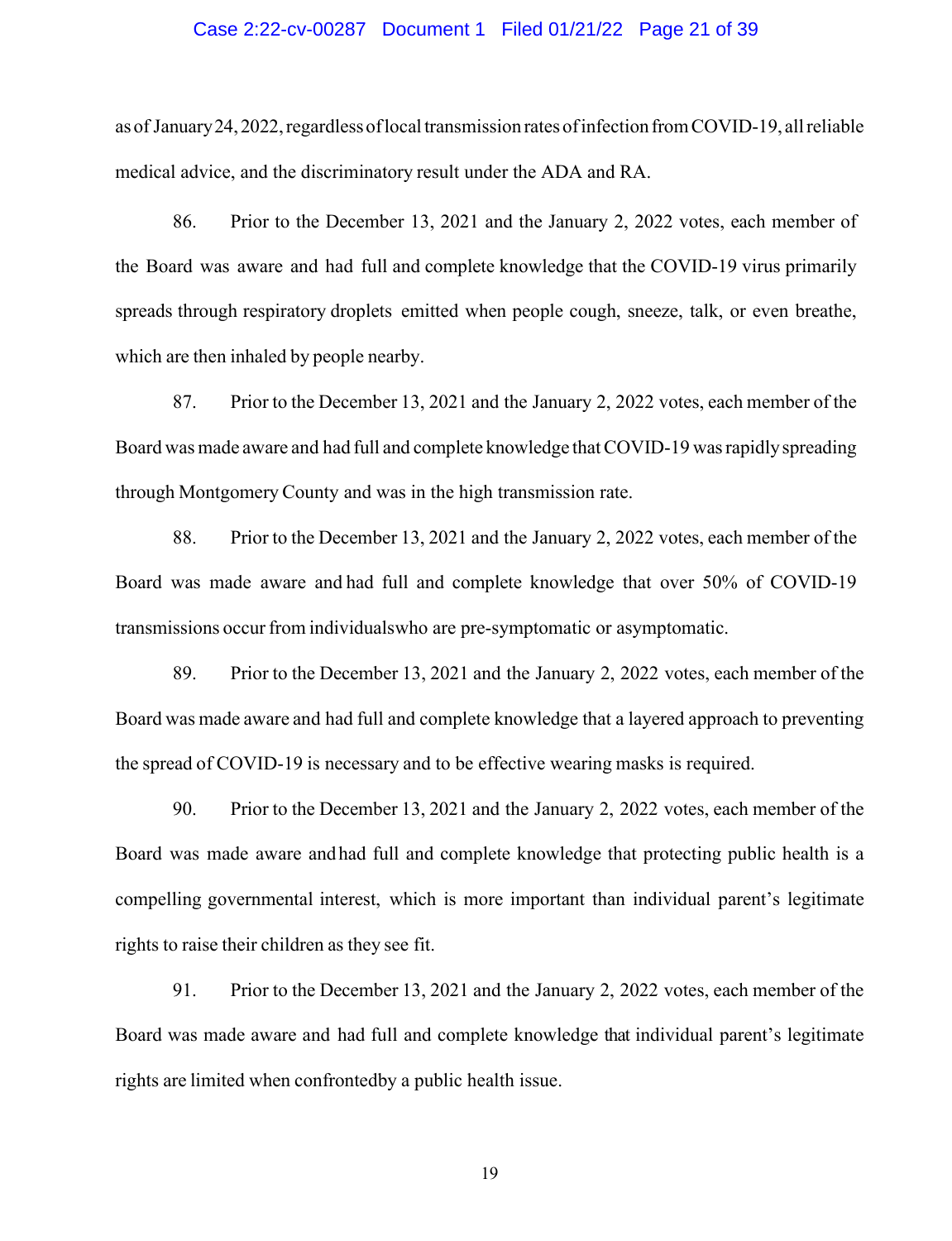# Case 2:22-cv-00287 Document 1 Filed 01/21/22 Page 22 of 39

92. Defendants' decision to institute a health and safety plan which permits optional maskingpits child-against-child, endangering the lives of childrenwith disabilities. Parents ofschool children with disabilities are forced to hope other parents will require masking, and not opt-out. But when parents permit their children to opt-out of mask wearing, medically fragile children with disabilities and indeed all children are subjected to serious illness or even death as a result of COVID-19 being spread through unmasked breathing, coughing, and sneezing.

93. In the School District, if optional masking is permitted, the Plaintiffs and those similarly situated will be forced to either attend classes in close proximity to unmasked students, faculty, and staff, or to not attend school in person.

94. Disabled children being forced to attend school remotely while non-disabled students can attend school in person because the District refuses to make accommodations of universal masking so disabled can attend school in-person is discriminatory in violation of the ADA and RA.

95. The Plaintiffs and those similarly situated use the same hallways, bathrooms, lunchrooms, and classrooms as their fellow-masked and unmasked classmates.

96. The Plaintiffs and those similarly situated are entitled to safe, fundamental, and non-discriminatory access to their school buildings with universal masking of teachers, custodians, parent volunteers, and students.

97. The necessityforsuchmasking is greater now than ever. Yet, the policyofthe School District to allow optional masking subjects both healthy children as well as children with certain disabilities to serious illness or even death by exercising their fundamental, non-discriminatory right to access their public institutions.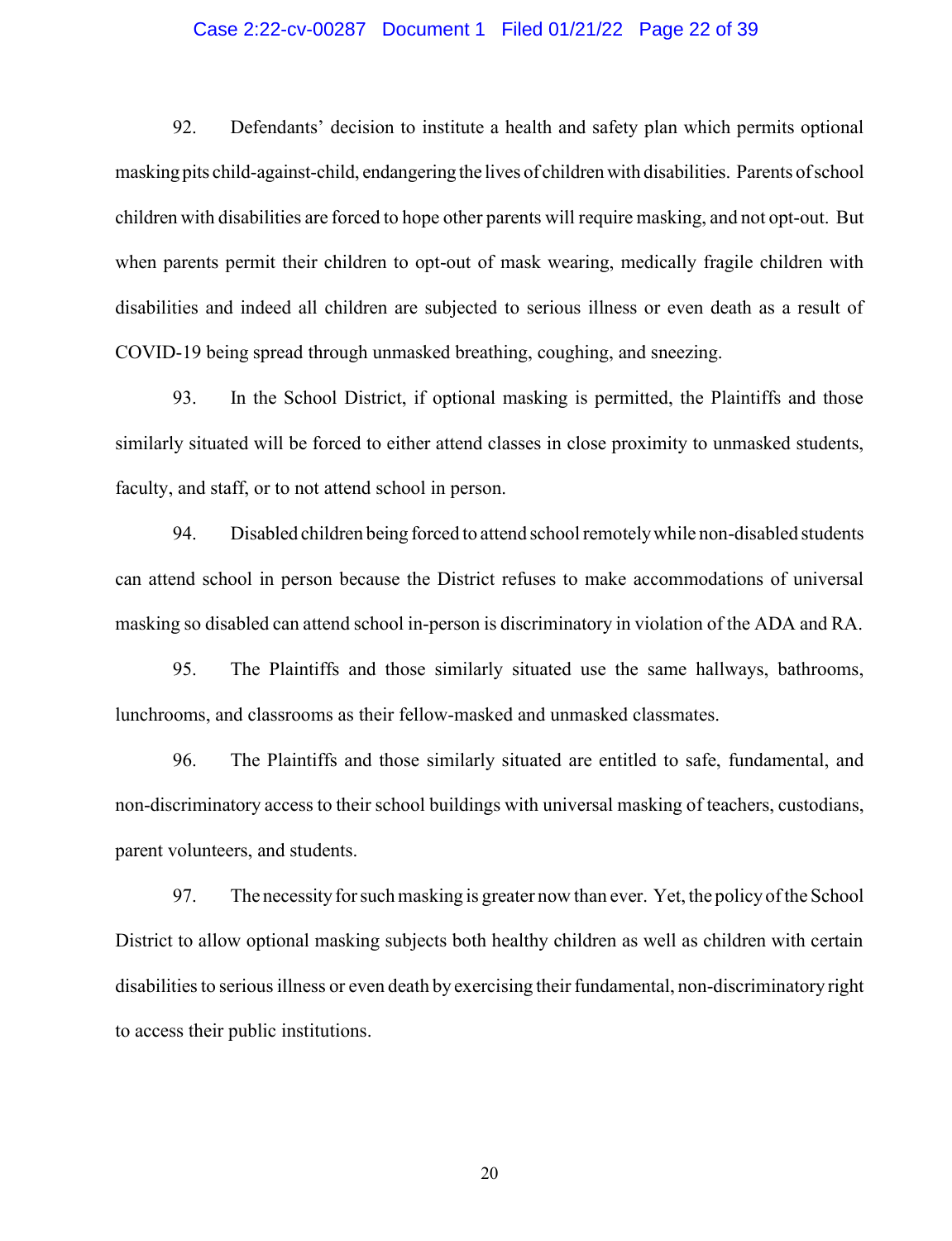# **C. The School District and the Board of Directors Duties and Responsibilities to Provide a Safe and Healthy Environment for the School Children.**

98. Defendant School Board is charged by the State with the management and supervision of the public elementary and secondary schools in the District. It derives its authority to govern the local schools directly from the Constitution of the State of Pennsylvania and the rules and regulations of the Pennsylvania Department of Education. School Board Governance and Operations Legal Status - Board of School Directors, Code 2001, 24 P.S. 301 *et seq*.

99. The District is governed by a Board of School Directors consisting of nine (9) directors, each of whom is elected on a regional basis for a term of four years. *See* Board of School Directors, Code 2001, 24 P.S. 301 *et seq*.

100. "A school shall make specific and adequate provision for protecting the health and safety of students and for safeguarding their physical welfare." 22 Pa. Code,  $\S 51.22$  General Safety.

101. A school district is responsible "to comply with the requirements of Section 504 and its implementing regulations at 34 CFR Part 104 (relating to nondiscrimination on the basis of handicap in programs and activities receiving or benefitting from federal financial assistance) and implements the statutory and regulatory requirements of Section 504." 22 Pa. Code, § 15.1 (a) Purpose.

102. "Section 504 and its accompanying regulations protect otherwise qualified handicapped students who have physical, mental or health impairments from discrimination because of those impairments." 22 Pa. Code, § 15.1 (b) Purpose.

103. "The law and its regulations require public educational agenciesto ensure that these students have equal opportunity to participate in the school program and extracurricular activities to the maximum extent appropriate to the ability of the protected handicapped student in question."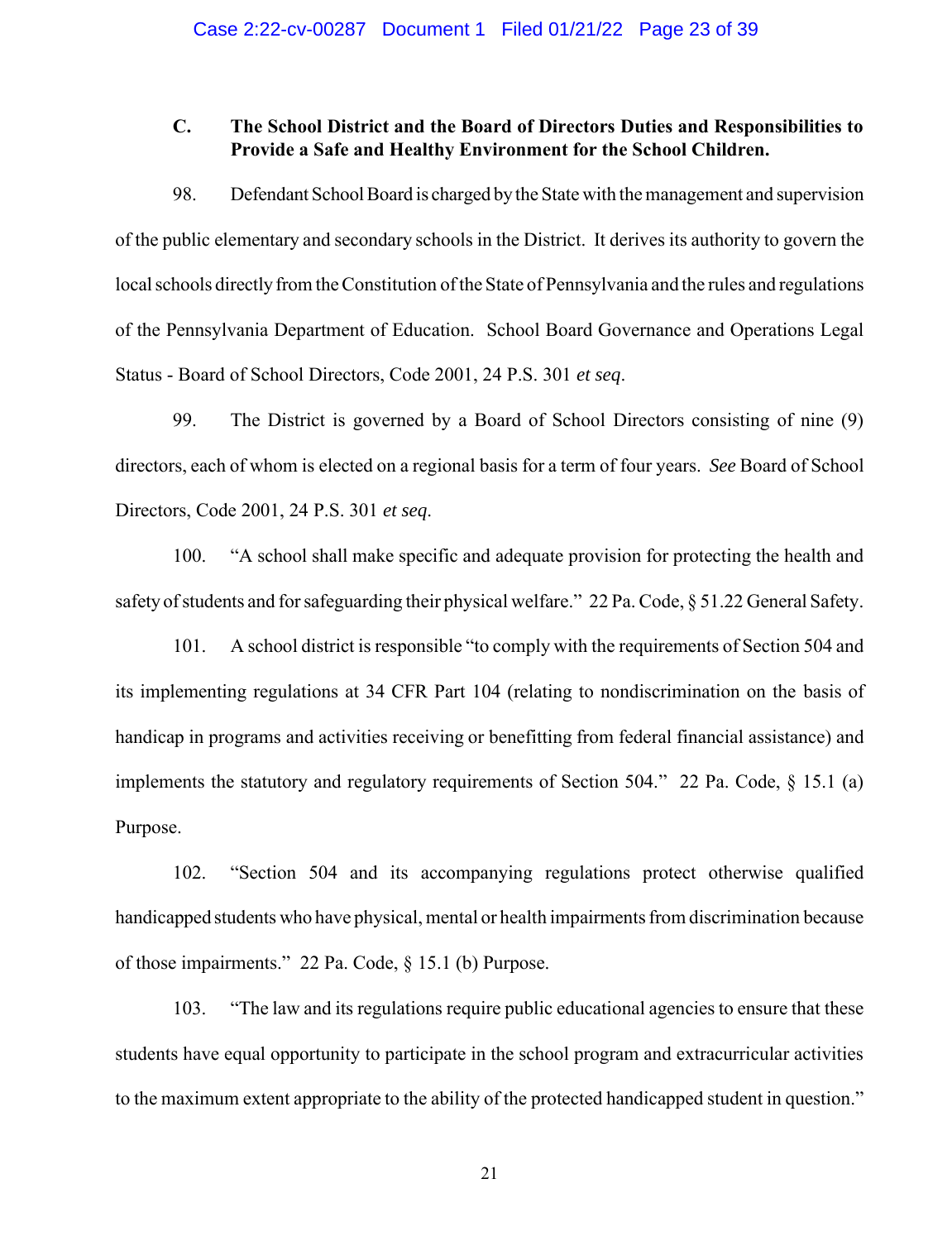22 Pa. Code, § 15.1 (b) Purpose.

104. "School districts are required to provide these students with the aids, services and accommodations that are designed to meet the educational needs of protected handicapped students as adequately as the needs of nonhandicapped students are met. These aids, services and accommodations may include, but are not limited to, special transportation, modified equipment, adjustments in the student's roster or the administration of needed medication. For purposes of the chapter, students protected by Section 504 are defined and identified as protected handicapped students." 22 Pa. Code, § 15.1 (b) Purpose.

105. "A school district shall provide each protected handicapped student enrolled in the district, without cost to the student or family, those related aids, services or accommodations which are needed to afford the student equal opportunity to participate in and obtain the benefits of the school program and extracurricular activities without discrimination and to the maximum extent appropriate to the student's abilities." 22 Pa. Code, § 15.3. General.

# **D. Defendants' Actions Constitute aReal and ImmediateViolation of Title II ofthe Americans with Disabilities Act and Section 504 of the Rehabilitation Act**.

106. Defendants currently refuse to provide reasonable accommodations to Plaintiffs and similarly situated students with disabilities by refusing to implement a Health and Safety Plan designed in accordance with current federal, state, and local guidance.

107. Defendants' Health and Safety Plan now sets forth that mask wearing will be optional while inside the school building and/or on school grounds.

108. Defendants' refusal to provide reasonable accommodations in the form of an appropriate health and safety plan puts Plaintiffs, and those similarly situated (namely, children with disabilities), at risk of death and debilitating illness from COVID-19.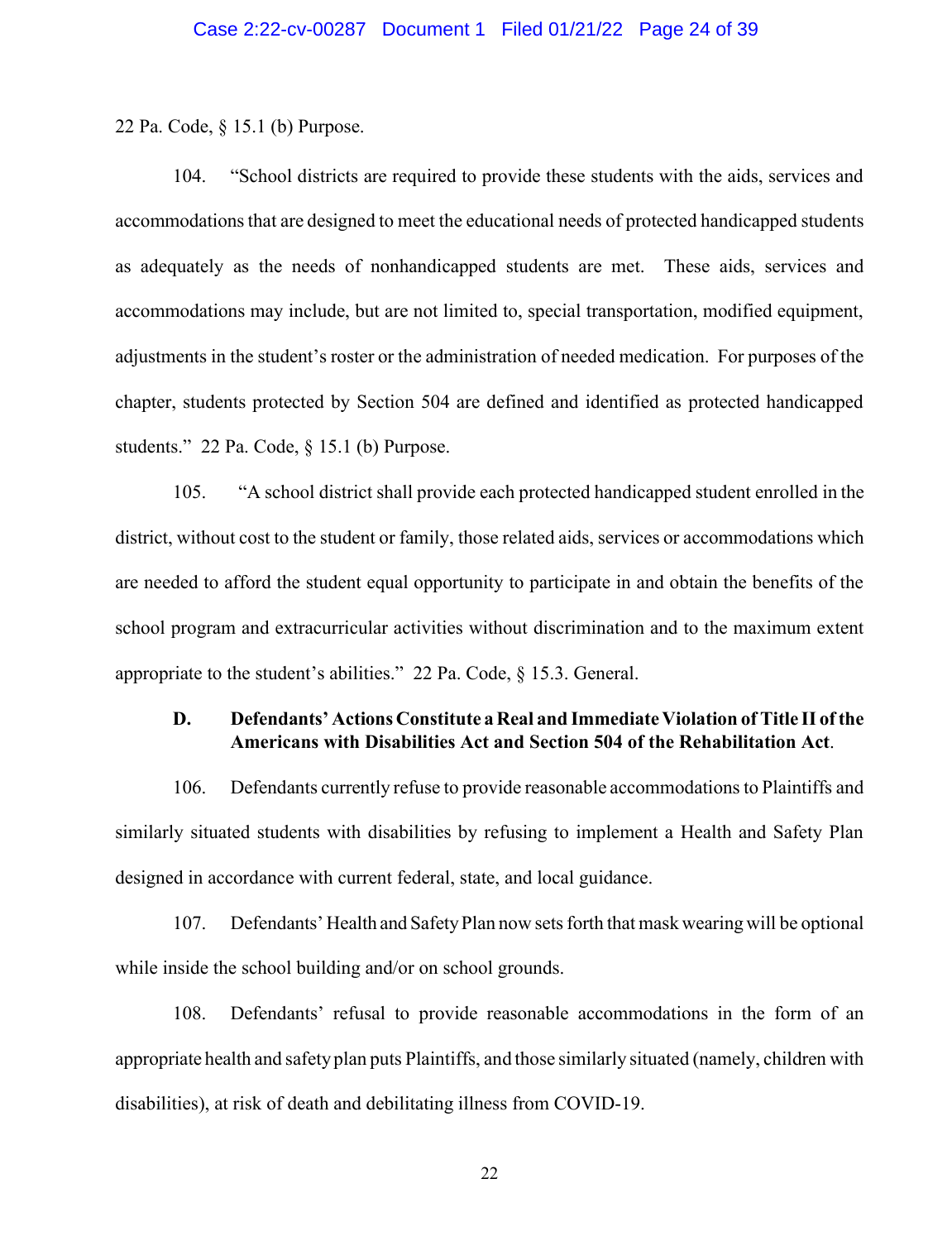# Case 2:22-cv-00287 Document 1 Filed 01/21/22 Page 25 of 39

109. Defendants' refusal to provide reasonable accommodations for students with disabilities thereby excludes Plaintiffs from access to school buildings and from their in-person education.

110. Plaintiffs are students with disabilities, including certain underlying medical conditions, which increase their risk of contracting COVID-19 and/or increase their risk of serious complications or death from a COVID-19 infection.

111. Title II of the Americans with Disabilities Act ("ADA") and Section 504 of the Rehabilitation Act ("Section 504" or "Rehabilitation Act") provide broad protections for individuals with disabilities.

112. Both federal disability-rightslaws prohibit outright exclusion, denial of equal access, or unnecessary segregation for students with disabilities in public education.

113. Both laws also prohibit methods of administration that defeat the fundamental goals of public schools, that is, to provide an education.

114. Finally, both federal disability rightslawsimpose affirmative obligations on covered entitiesto proactivelyprovide reasonablemodifications orreasonable accommodationsto ensure that individuals with disabilities have an equal opportunity to benefit from their public education.

115. School districts with students who have disabilities, including underlying medical conditions, that make them more likely to contract and/or become severely ill from a COVID-19 infection, have a legal obligation to ensure that those children can attend school with the knowledge that the school district has followed recommended protocols to ensure their safety.

116. Currently, the CDC's guidance, the PADOH's protocol—as well as those recommended by Montgomery County OPH, the American Academy of Pediatrics and the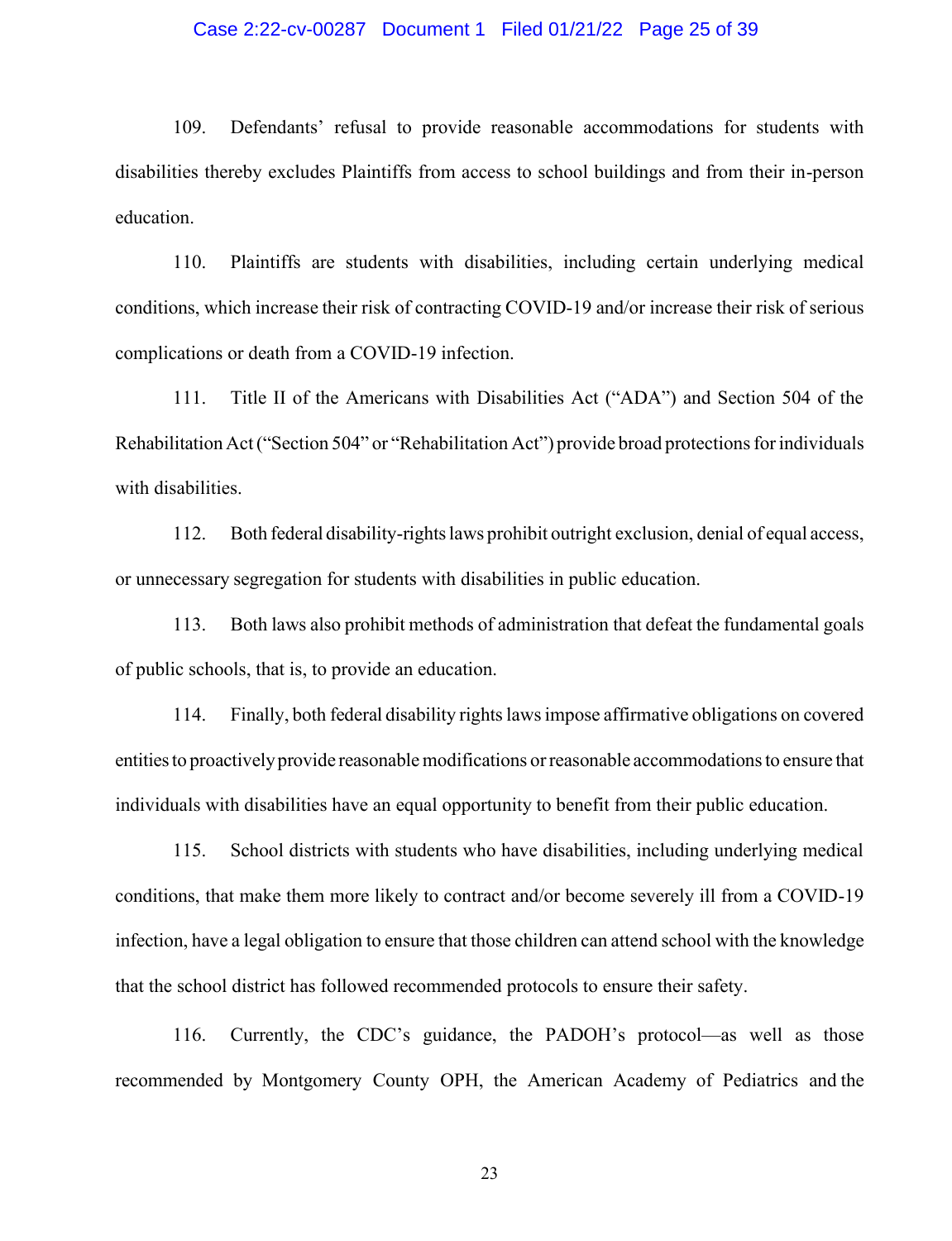American Medical Association— all include universal masking.

# **CLASS ALLEGATIONS**

117. Plaintiffs bring this action pursuant to Rule 23(b)(2) of the Federal Rules of Civil Procedures on behalf of themselves and a class of similarly situated individuals consisting of all students with disabilities that make them medically vulnerable to severe infection and/or death from COVID-19 and who attend public school in the Perkiomen Valley School District (the "Class").

118. The Class is defined as follows: all current and future K-12 students attending or wishing to attend public school in the Perkiomen Valley School District during the coronavirus pandemic who are unable to obtain a vaccine or for whom the vaccine is of limited efficacy due to their compromised or suppressed immune system, as well as all current and future children who attend school in Perkiomen Valley School District who have: (a) lung disease, including asthma, chronic obstructive pulmonary disease (e.g., bronchitis or emphysema), or other chronic conditions associated with impaired lung function; (b) heart disease, such as congenital heart disease, congestive heart failure and coronary artery disease; (c) chronic liver or kidney disease (including hepatitis and dialysis patients); (d) diabetes or other endocrine disorders; (e) hypertension; (f) compromised immune systems (such as from cancer, HIV, receipt of an organ or bone marrow transplant, as a side effect of medication, or other autoimmune disease); (g) blood disorders (including sickle cell disease); (h) inherited metabolic disorders; (i) history of stroke; (j) neurological or developmental disability; (k) cancer or cancer treatments; and/or (l) muscular dystrophy orspinal cord injury.

119. This action has been brought and may properly be maintained as a class action under federal law. It satisfies the numerosity, commonality, typicality, and adequacy requirements for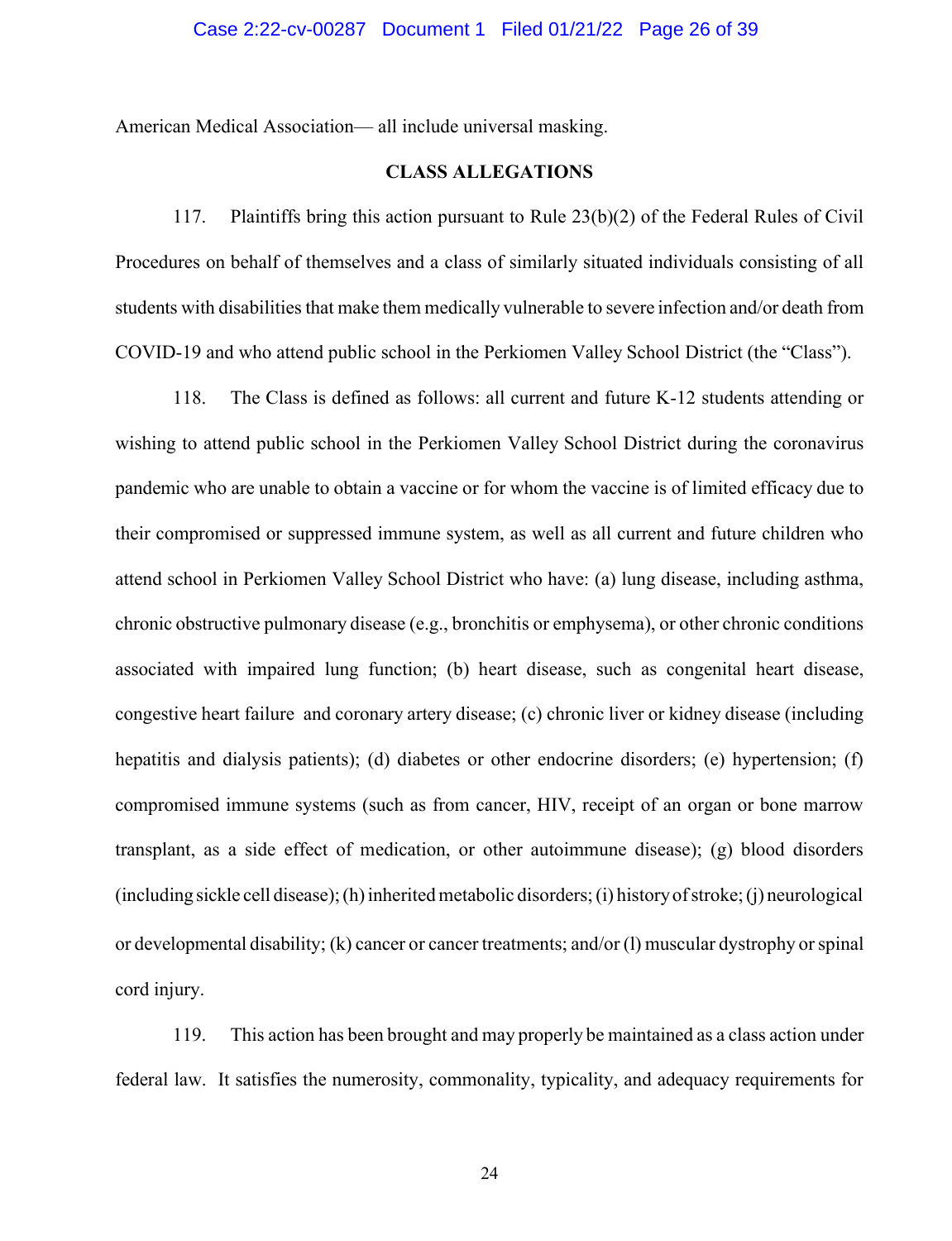# Case 2:22-cv-00287 Document 1 Filed 01/21/22 Page 27 of 39

maintaining a class action under Fed. R. Civ. P. 23(a).

120. Joinder is impracticable because (1) the Class is numerous; (2) the Class includes future members, and (3) the Class members includes many individuals who are incapable due to limited financial means of instituting individual lawsuits.

121. Numerosity: There arewell beyond the necessarynumber of children in the proposed Class to warrant class certification. Based on publicly available data, 20.3% of the Perkiomen Valley School District student body – nearly 1,100 students – suffer from disabilities protected by the ADA and RA.

122. Commonality: Common questions of law and fact exist as to all members of the proposed Class, including: (a) whether Defendants' policies and practices discriminate against the members of theClassin violation of the ADA and the Rehabilitation Act; and (b) whether the failure of Defendants to enforce its own order requiring masking in all school located in Defendant School District discriminates against the members of the Class in violation of the ADA and the Rehabilitation Act.

123. Typicality: The claims of the Named Plaintiffs are typical of those of the Class as a whole, including because (a) each Named Plaintiff is currently attending school at a school within Defendant School District and (b) the Named Plaintiffs' and all of the Class members' claims arise from the same wrongful acts, omissions, policies, and practices of Defendants, and are based on the same legal theories.

124. Adequacy: The Named Plaintiffs have the requisite personal interest in the outcome of this action and will fairly and adequately protect the interests of the Class. The Named Plaintiffs have no interests adverse to the interests of the proposed Class.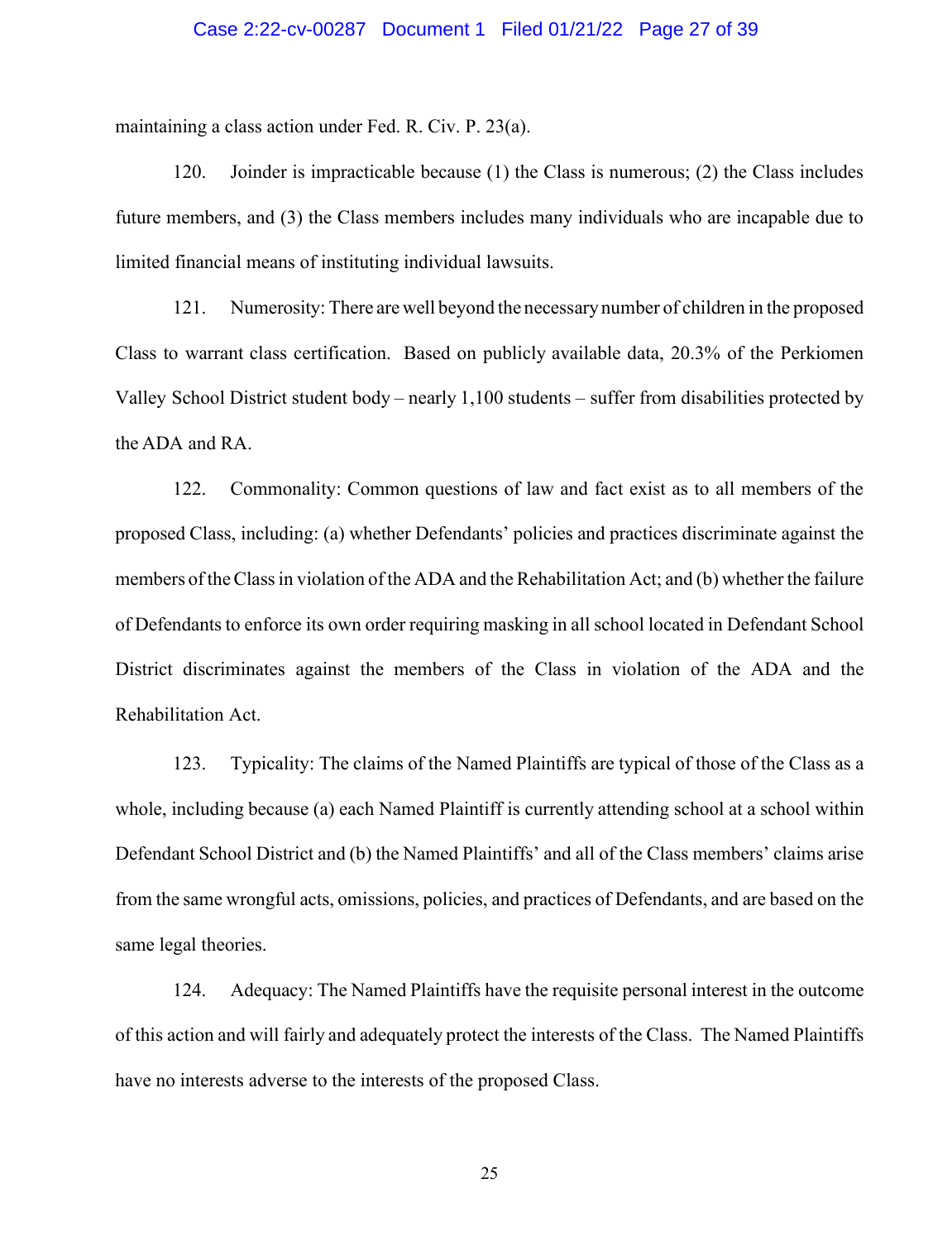# Case 2:22-cv-00287 Document 1 Filed 01/21/22 Page 28 of 39

125. Defendants have acted on grounds generally applicable to all proposed Class members.

126. This action seeks declaratory and injunctive relief. Injunctive or declaratory relief is proper on a class-wide basis, Plaintiffs therefore seek Class certification under Rule 23(b)(2).

127. In the alternative, the requirements of Rule  $23(b)(1)$  are satisfied because prosecuting separate actions would create a risk of inconsistent or varying adjudications with respect to individual Class members that would establish incompatible standards for the party opposing the proposed Class.

128. Common questions of fact or law predominate, and class action issuperior device for adjudication Rule 23(b)(3).

# **CAUSES OF ACTION COUNT I DISCRIMINATION ON THE BASIS OF DISABILITY IN VIOLATION OF THE ADA**

129. Plaintiffs, on behalf of themselves and those similarly situated, repeat and re-allege each and every allegation above, as if set forth in full herein.

130. The ADA provides a clear and comprehensive national mandate for the elimination of discrimination against individuals with disabilities. 42 U.S.C.  $\&$  12101(b)(1) & (2).

131. Enactment of the ADA reflected deeply held American ideals that treasure the contributions that individuals can make when free from arbitrary, unjust, or outmoded societal attitudes and practices that prevent the realization of their full potential.

132. The ADA embodies a public policy committed to the removal of a broad range of impediments to the integration of people with disabilities into society and strengthening the federal government's role in enforcing the standards established by Congress.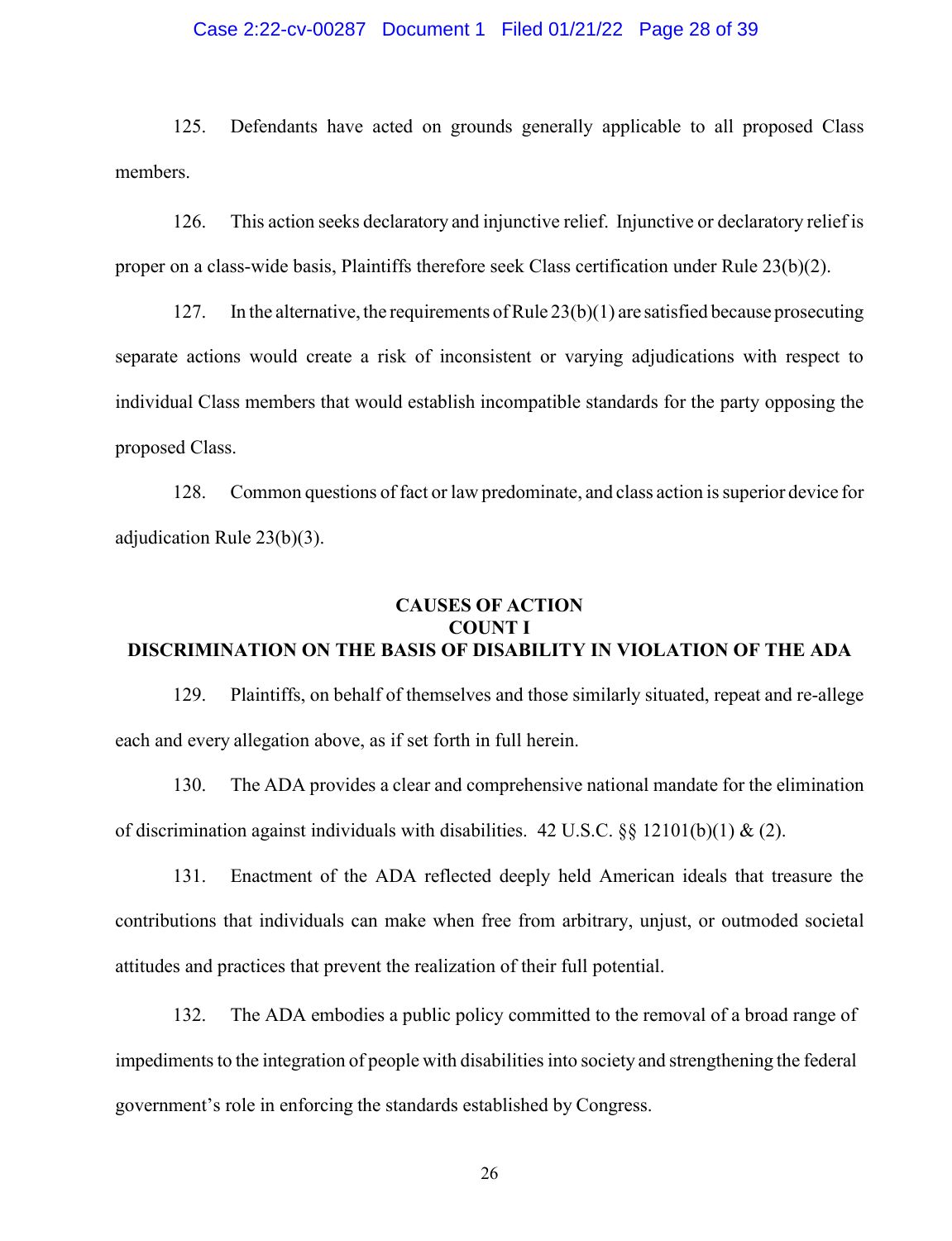# Case 2:22-cv-00287 Document 1 Filed 01/21/22 Page 29 of 39

133. The ADA requires that "no qualified individual with a disability shall, by reason of such disability, be excluded fromparticipation in or be denied the benefits ofthe services, programs, or activities of a public entity, or be subjected to discrimination by any such entity." 42 U.S.C. § 12132.

134. The School District's optional masking policy is denying the District from providing the children of Plaintiffs and those similarly situated with the protections they need to attend school safely. By permitting optional masking, the Board has placed the lives of medically vulnerable children, including Plaintiffs' children, who have disabilities underthe ADA, in danger. In doing so, Defendants have violated the regulations and provisions of the ADA:

- a. Defendants are failing to make a reasonable modification, under circumstances where it is required, in violation of 28 C.F.R. § 35.130(b)(7);
- b. Defendants are excluding Plaintiffs from participation in public education in violation of 42 U.S.C. § 12132 and 28 C.F.R. § 35.130;
- c. Defendants are failing to make their services, programs, and activities "readilyaccessible" to disabled individuals, in violation of 28 C.F.R. § 35.150;
- d. Defendants are administering a policy that has the effect of subjecting qualified individuals with disabilities to discrimination on the basis of disability and that hasthe purpose or effect of defeating or substantially impairing accomplishment of the objectives of the public entity's program with respect to individuals with disabilities, in violation of 28 C.F.R. § 35.130(b)(3).

135. The ADA further prohibits any public entity from, either directly or through contractual or other arrangements, using any criteria or methods of administration that (a) have the effect of subjecting qualified individuals with disabilities to discrimination on the basis of disability. 28 C.F.R. §§ 35.130 (b)(3)(I) & (iii).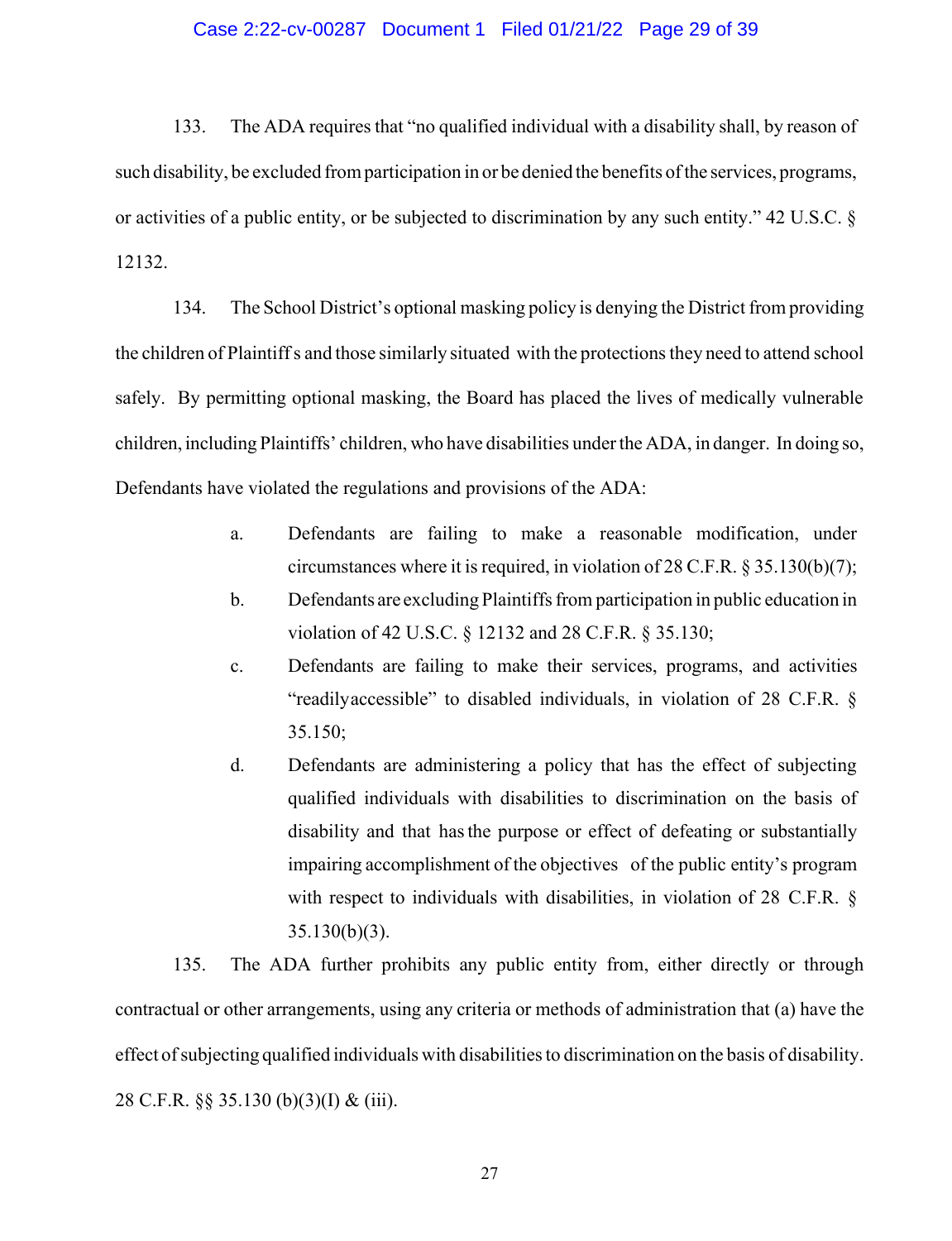# Case 2:22-cv-00287 Document 1 Filed 01/21/22 Page 30 of 39

136. Defendants do not have the authority to circumvent the ADA and its protections for students with disabilities through School Board votes on policies.

137. Excluding children from the public school classrooms because of a disability is preciselythe type of discrimination and segregation that the ADA and its amendments aim to prevent and specifically prohibit.

138. Plaintiffs, in their own capacities and as parents of disabled children,seek to compel Defendants to impose a mandatory mask mandate with limited medical exceptions only where such exceptions are supported by proper medical documentation as this is the only reasonable means to provide the disabled childrenwith "non-discriminatoryaccessto public institutions" undertheADA.

139. Plaintiffs' children are individuals with disabilities recognized under the Americans with Disabilities Act.

140. Plaintiffs' children are otherwise qualified to participate in school.

141. Plaintiffs' children, as disabled students, will be and have been deprived benefitsand services to which all students are entitled, specifically the right to attend and participate in all inperson educational opportunities offered by the school for which they are qualified.

142. JOHN DOE 1 and JANE DOE 1 live in the School District and bring claims in their own capacity and as parents of CHILD DOE 1, who is a student in the Perkiomen Valley School District, is medically fragile, and considered to be disabled under the ADA, and bring this action on behalf of themselves and those similarly situated.

143. CHILD DOE 1 is 8 years of age and is vaccinated, but not yet eligible to receive a vaccine booster.

144. Although not yet diagnosed with a learning disability, CHILD DOE 1 has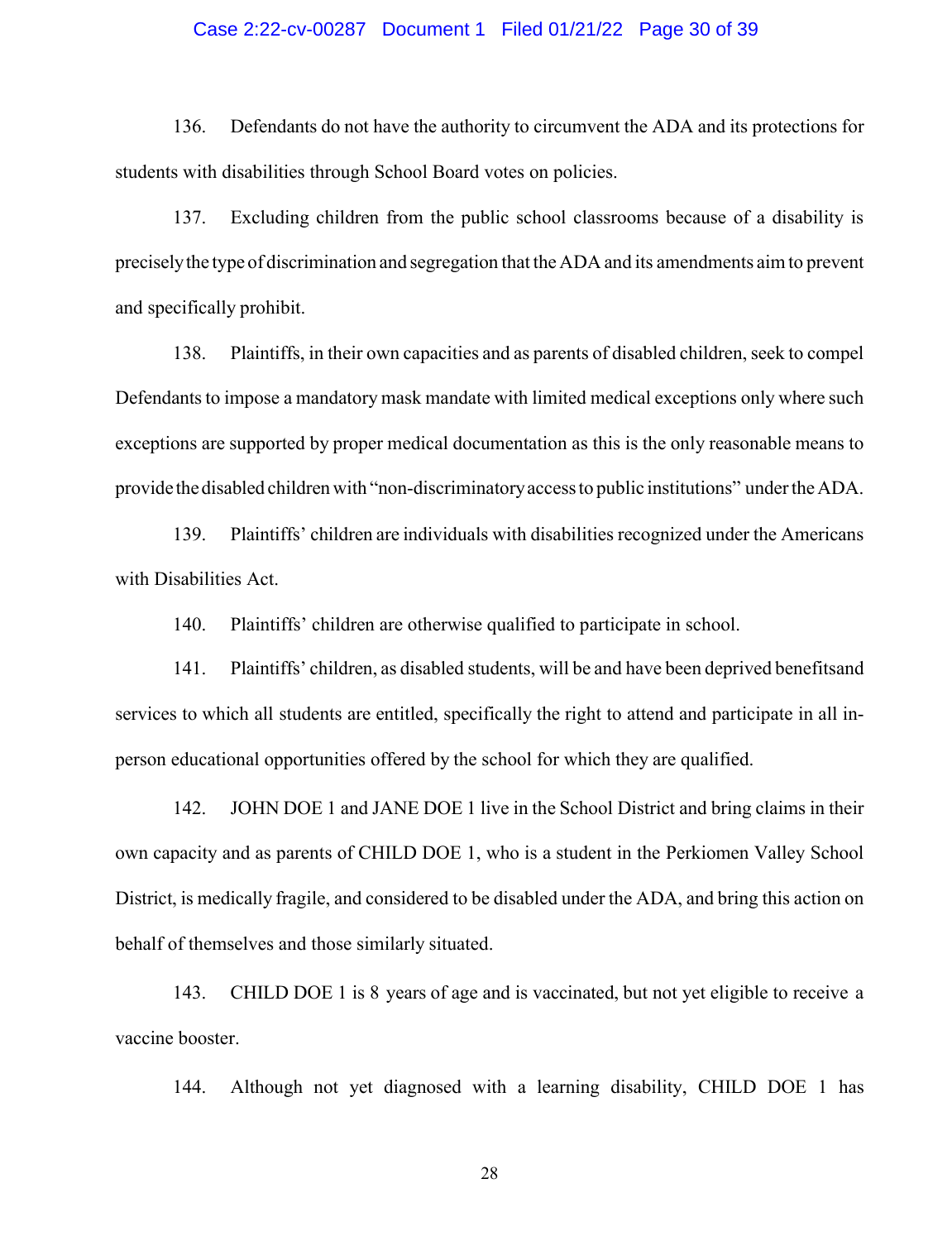## Case 2:22-cv-00287 Document 1 Filed 01/21/22 Page 31 of 39

demonstrated difficulty learning in a virtual school setting and has already fallen behind her peers as a result of prior periods of virtual learning. Consequently, it is essential for her education that she be able to attend school in person.

145. Accordingto themedical teamwho advisesJANE DOE1,regarding themedical care and treatment of CHILD DOE 1, universal masking is essential for safe schooling for CHILD DOE 1 because of serious health-related issues. CHILD DOE 1, who is eight years old, is medically vulnerable and requires individualized adult assistance. CHILD DOE 1 is classified as Otherwise Health Impaired, with Medical conditions including asthma and vocal cord dysfunction, which require daily breathing exercises and treatments administered by the school nurse.<sup>24</sup>

146. CHILD DOE 1 is directly and prominently negatively affected by virtual learning. As such, JOHN DOE 1 and JANE DOE 1 want to keep, and have a right to keep, CHILD DOE 1 educated via in person learning, which requires a layered approach of protection, including universal masking.

147. JOHN DOE 1 and JANE DOE 1 have legitimate and serious concerns about the District's plan to make masking optional after January 21, 2022. This decision is causing a great deal of stress and anxiety, particularly for CHILD DOE 1, as the decision relates to attending school in-person.

148. CHILD DOE 1's medical team opines that in-person instruction is necessary for CHILD DOE in a Least Restrictive Environment as required by the ADA and Section 504 of the RA.

149. JOHN DOE 1, JANE DOE 1, and CHILD DOE 1 are concerned about the impact of optional masking on CHILD DOE 2's health and safety, as well as on family and friends. Even with

<sup>&</sup>lt;sup>24</sup> *See* Exhibit 2. According to the Special Education Data Report for 2020-2021 school year, disabled students designated as "Other Health Impairment" comprise 20.3% of the 5,319 students in the District, or 1,080 students.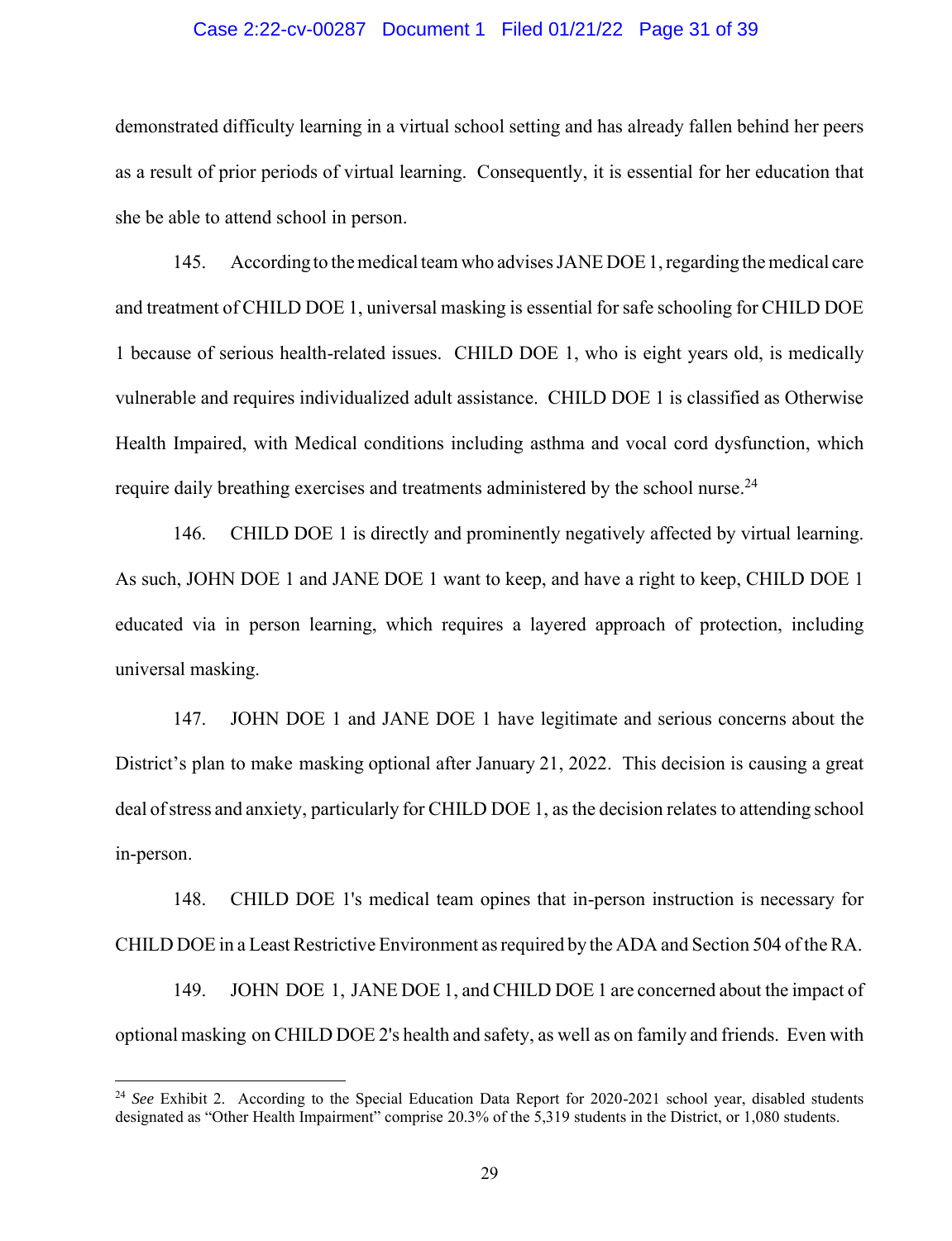## Case 2:22-cv-00287 Document 1 Filed 01/21/22 Page 32 of 39

universal masking and vaccinations, CHILD DOE 1's disabilities make it challenging to catch up after having missed school. Therefore, all preventative measures for a layered approach from the spread of COVID-19, including universal masking are necessary to help keep CHILD DOE 1 in school in order to providefor CHILD DOE 1's education to be delivered in the Least Restrictive Environment (LRE).

150. JOHN DOE 2 and JANE DOE 2 live in the School District and bring claims in their own capacity and as parents of CHILD DOE 2, who is a student in the Perkiomen Valley School District, is medically fragile, and considered to be disabled under the ADA, and bring this action on behalf of themselves and those similarly situated.

151. According to the medical team who advises JANE DOE 2, regarding the medical care and treatment of CHILD DOE 2, universal masking is essential for safe schooling for CHILD DOE 2 because of serious health-related issues. CHILD DOE 2, who is 7 years of age and is vaccinated but not yet eligible to receive a vaccine booster, is classified as Otherwise Health Impaired, with Medical conditions including asthma, chronic bronchitis and pneumonia, and takes immunosuppressant medications.

152. In addition, CHILDDOE 2 was recently diagnosed with a disability falls that under the category of Emotional Disturbance and had to be withdrawn from school during the 2020-21 school year due to difficulty with virtual learning. Some of the accommodations that CHILD DOE 2 is expected to receive under a 504 Plan include: learning support in an Emotional Support program, school-based therapy, and social work services.

153. CHILD DOE 2 is directly and prominently negatively affected by virtual learning. As such, JOHN DOE 2 and JANE DOE 2 want to keep, and have a right to keep, CHILD DOE 2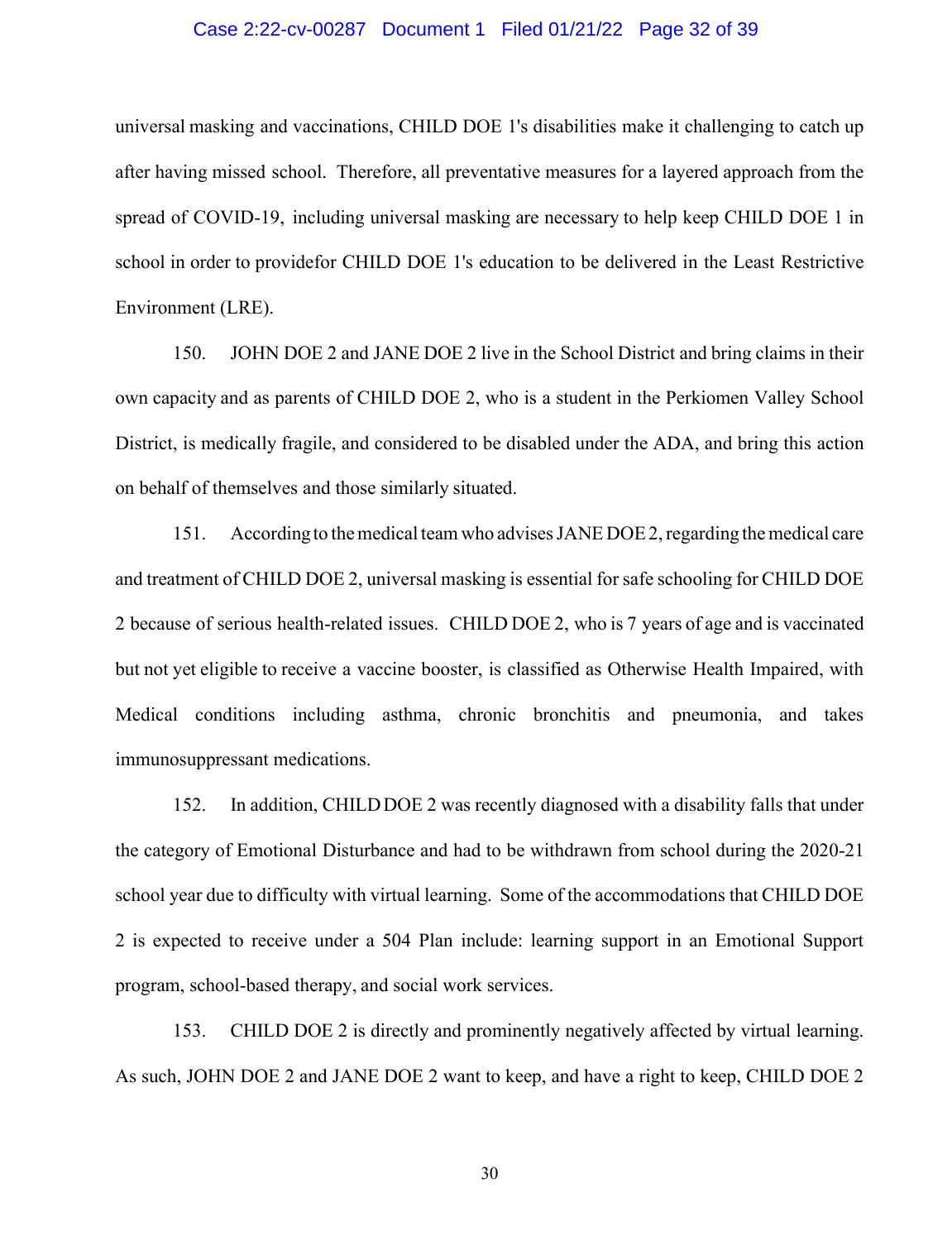# Case 2:22-cv-00287 Document 1 Filed 01/21/22 Page 33 of 39

educated via in person learning, which requires a layered approach of protection, including universal masking.

154. JOHN DOE 2 and JANE DOE 2 have legitimate and serious concerns about the District's plan to makemasking optional after January 21, 2022. This decision is causing a great deal of stress and anxiety, particularly for CHILD DOE 2, as the decision relates to attending school in-person.

155. CHILD DOE 2's medical team opines that in-person instruction is necessary for CHILD DOE in a Least Restrictive Environment as required by the ADA and Section 504 of the RA.

156. JOHN DOE 2, JANE DOE 2, and CHILD DOE 2 are concerned about the impact of optional masking on CHILD DOE 2's health and safety, as well as on family and friends. Even with universal masking and vaccinations, CHILD DOE 2's disabilities make it challenging to catch up after having missed school. Therefore, all preventative measures for a layered approach from the spread of COVID-19,including universal masking are necessary to help keep CHILD DOE 2 in school in order to providefor CHILD DOE 2's education to be delivered in the Least Restrictive Environment (LRE).

157. JANE DOE 3 lives in the School District and brings claims in her own capacity and as parent of CHILD DOE 3, who is a student in in the Perkiomen Valley School District, is medically fragile, and considered to be disabled under the ADA, and brings this action on behalf of herself and those similarly situated.

158. Accordingto themedical teamwho advisesJANE DOE3,regarding themedical care and treatment of CHILD DOE 3, universal masking is essential for safe schooling for CHILD DOE 3 because of serious health-related issues. CHILD DOE 3, who is 10 years of age and is vaccinated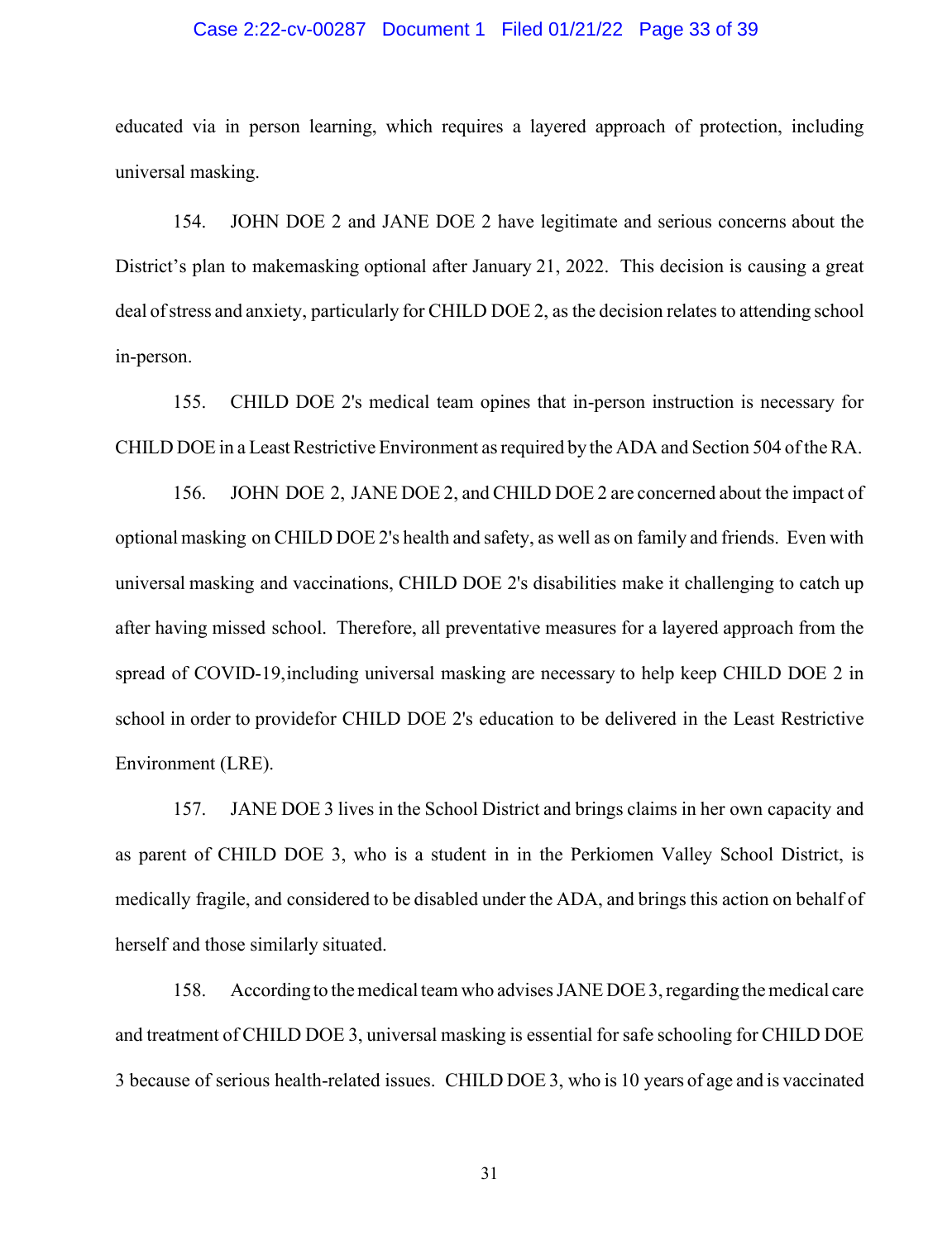## Case 2:22-cv-00287 Document 1 Filed 01/21/22 Page 34 of 39

but not yet eligible to receive a vaccine booster, is classified as OtherwiseHealth Impaired, with Medical conditions including asthma that require prescription medications.

159. JANE DOE 3 has legitimate and serious concerns about the District's plan to make masking optional after January 21, 2022. This decision is causing a great deal of stress and anxiety, particularly for CHILD DOE 3, as the decision relates to attending school in-person.

160. CHILD DOE 3's medical team opines that in-person instruction is necessary for CHILD DOE in a Least Restrictive Environment as required by the ADA and Section 504 of the RA.

161. As of January 2, 2022, the School District and School Board have refused to implement universal masking beyond January 21, 2022 to protect its 1,080 students who are designated as "Other Health Impairment," are medically fragile, and considered to be disabled under the ADA like CHILD DOES 1-3.

162. Upon information and belief, the School District and School Board do not intend to extend its prior universal mask mandate beyond January 21, 2022 to protect its 1,080 students who are designated as "Other Health Impairment," are medically fragile, and considered to be disabled under the ADA like CHILD DOES 1-3.

165. CHILD DOES 1-3 all suffer from disabilities under the ADA, detailed above, and are thus protected by the ADA and Section 504 from discrimination based on each's disability.

166. The putative class of students Plaintiffs represent similarly suffer from a host of conditions warranting protection under the ADA and Section 504 and should be shielded from discrimination by their school district.

167. Excluding children with disabilities which make them more susceptible to serious illness or death from COVID-19 from the public school classrooms by a failure or refusal to provide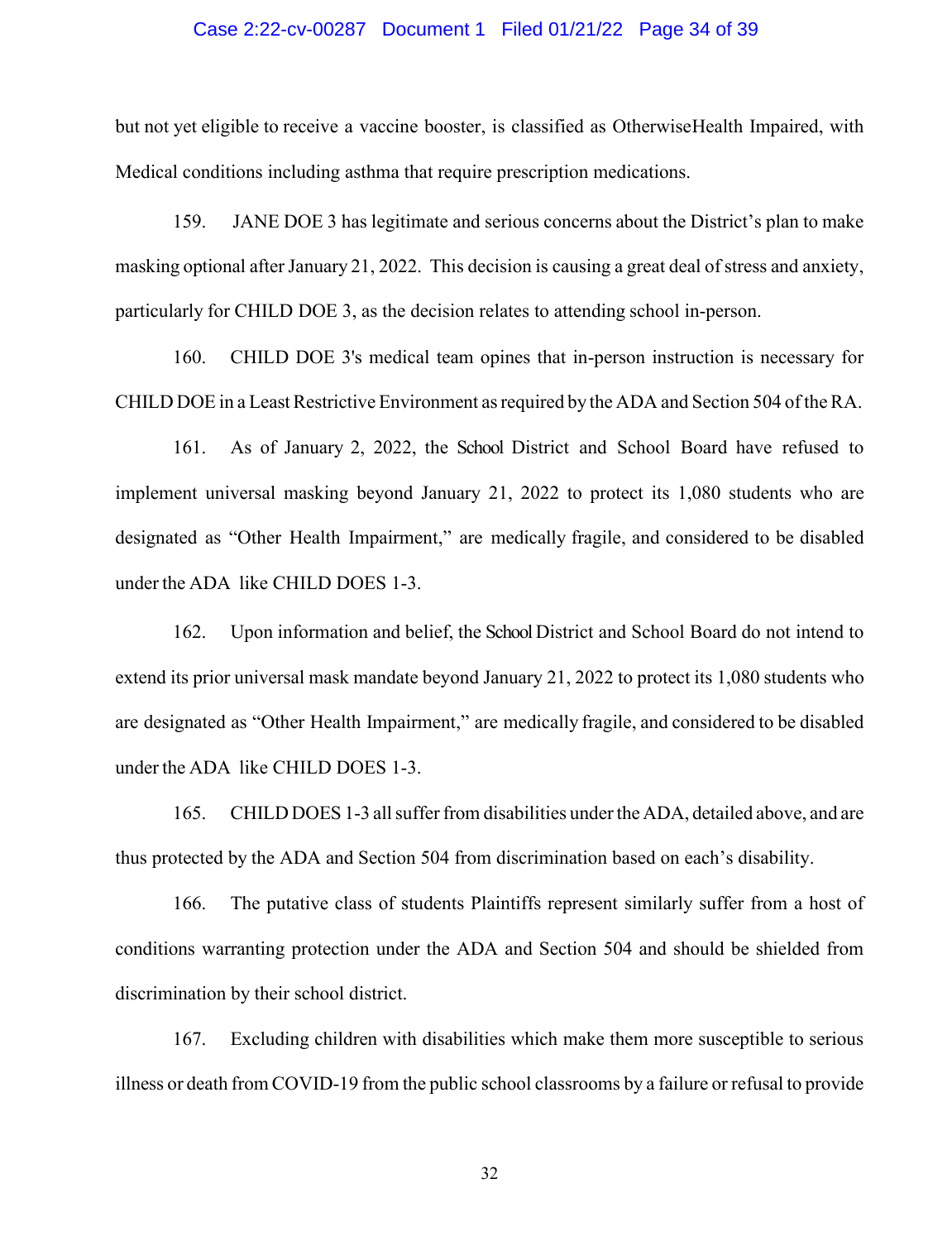# Case 2:22-cv-00287 Document 1 Filed 01/21/22 Page 35 of 39

a reasonable modification (universal masking) for their disability is precisely the type of discrimination and segregation that the ADA and its amendments aim to prevent and specifically prohibit.

#### **COUNT II**

#### **VIOLATION OF SECTION 504 OF THE REHABILITATION ACT OF 1973**

168. Plaintiffs, on behalf ofthemselves and those similarly situated, do repeat and reallege the allegations in previous paragraphs of this Complaint as if fully alleged herein.

169. Plaintiffs and those similarly situated are children with disabilities that substantially limit one or more major life activity, and therefore, are considered to be persons with a disability under Section 504 of the Rehabilitation Act, as amended. *See* 29 U.S.C. § 705(9)(B), as amended by the ADA Amendments Act, Pub. L. 110-325, Sec. 7, 122 Stat. 3553 (Sept. 25, 2008).

170. Plaintiffs are otherwise qualified under Section 504 of the Rehabilitation Act because they meet the essential eligibility requirements for public education in the Commonwealth of Pennsylvania.

171. Defendants, in their official capacities, are the recipients of federal financial assistance.

172. The School Board's votes on December 13, 2021 and January 2, 2022 are denying the District the ability to provide the Plaintiffs' children, and others similarly situated with the accommodations they need to attend school safely.

173. Plaintiffs' children are individuals with a disability recognized underthe Section 504 of the Rehabilitation Act.

174. Plaintiffs' children are otherwise qualified to participate in school.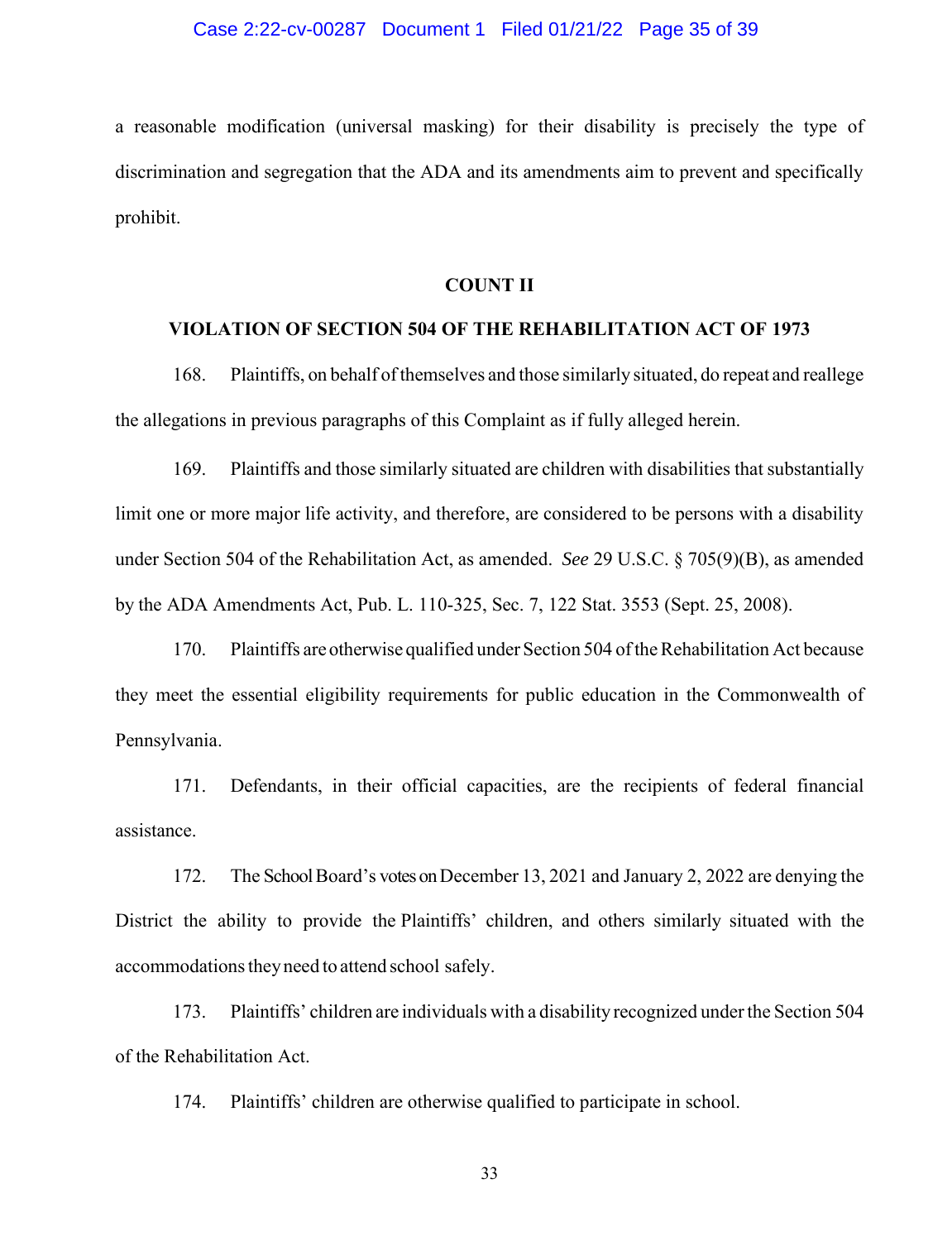# Case 2:22-cv-00287 Document 1 Filed 01/21/22 Page 36 of 39

175. A public board of education or other public authority legallyconstituted within a State for either administrative control or direction of, or to perform a service function for, public elementary schools or secondary schools in a city, county, township, school district, or other political subdivision of a State, or for such combination of school districts or counties, are recognized in a State as an administrative agency for its public elementary schools or secondary schools.

176. Although a state is notrequired to maximize the potential of everyhandicapped child, itmustsupplyan education that provides "significant learning" and "meaningful benefit" to the child.

177. Section 504 of the Rehabilitation Act provides that: "No otherwise qualified individual with a disability in the United States, as defined in section 705(20) of this title, shall, solely by reason of her or his disability, be excluded fromthe participation in, be denied the benefits of, or be subjected to discrimination under any program or activity receiving Federal financial assistance. " 29 U.S.C. § 794 (a).

178. Defendants have violated the regulations and provisions of Section 504, asfollows:

- a. Defendants are excluding Plaintiffs from participation in public education, in violation of 29 U.S.C.  $\S$  794(a) and 34 C.F.R.  $\S$  104.4(b)(1)(i);
- b. Defendants are using methods of administration that have the effect of subjecting Plaintiffs to discrimination on the basis of disability, in violation of 34 C.F.R. §104.4(b)(4); and
- c. Defendants are using methods of administration that have the effect or purpose of defeating or substantially impairing accomplishment of the objectives of the public education provided by school districts, in violation of 34 C.F.R. § 104.4(b)(4).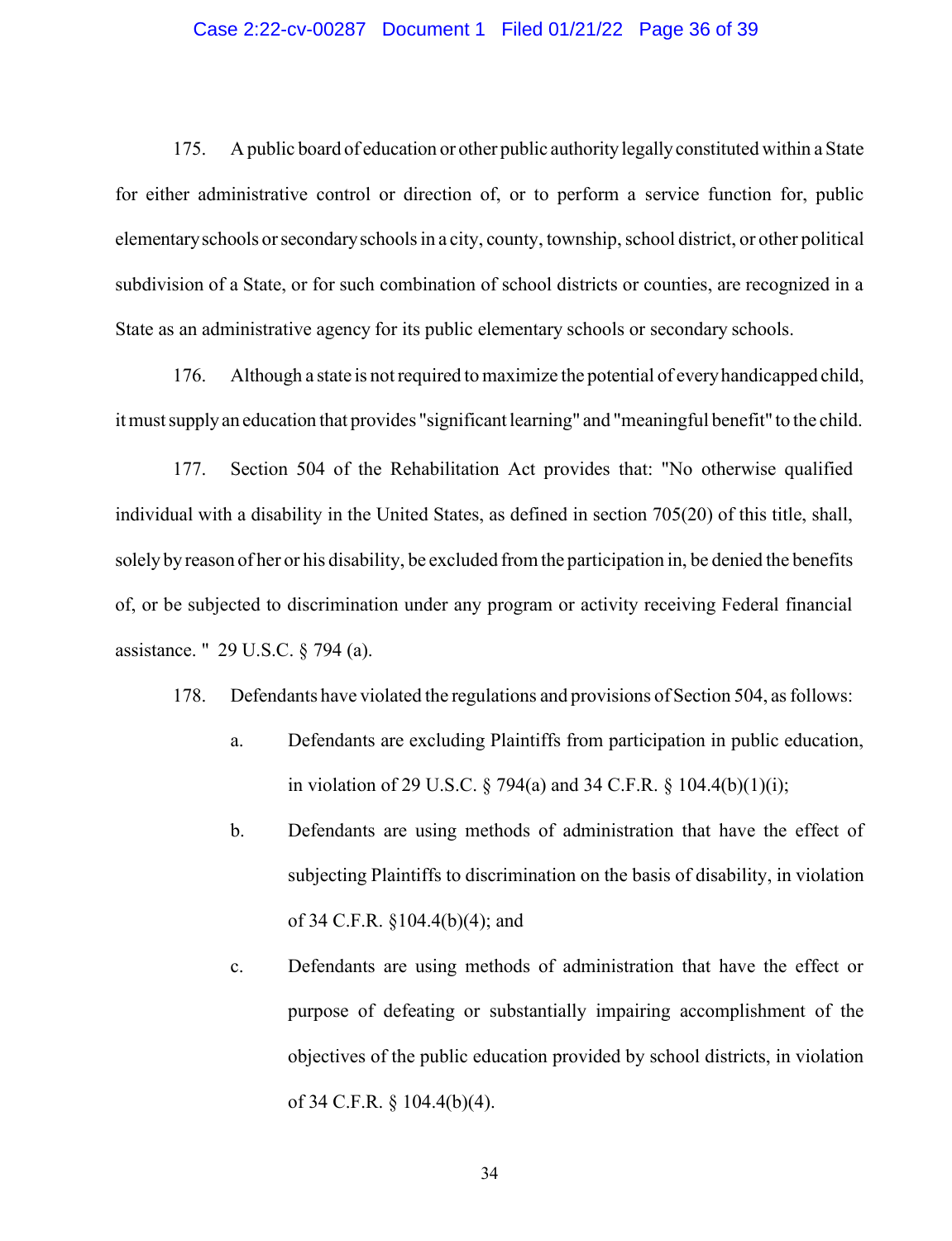# Case 2:22-cv-00287 Document 1 Filed 01/21/22 Page 37 of 39

179. Defendants do not have the authority to circumvent Section 504 and its protections for students with disabilities through School Board votes.

180. Excluding children from public school classrooms because of a disability is precisely the type of discrimination and segregation that Section 504 aimsto prevent and specifically prohibit.

181. Excluding children with disabilities which make them more susceptible to serious illness or death from COVID-19 from public school classrooms by a failure or refusal to provide a reasonable modification (universal masking) for their disability is precisely the type of discrimination and segregation that Section 504 aims to prevent and specifically prohibit.

# **REQUEST FOR TEMPORARY RESTRAINING ORDER AND PRELIMINARY INJUNCTION**

182. Plaintiffs repeat and re-allege the allegations in previous paragraphs of this Complaint as if fully alleged herein.

183. Plaintiffs seek a temporary restraining order enjoining the School Board from enforcing the votes of December 13, 2021 and January 2, 2022 permitting optional masking.

184. Plaintiffs seek a preliminary injunction enjoining the Defendants during the course of this litigation from enforcing the votes of December 13, 2021 and January 2, 2022 permitting optional masking.

# **PRAYER FOR RELIEF**

WHEREFORE, Plaintiffs and those similarly situated respectfully request that this Court grant the following relief:

A. Assume jurisdiction of this action;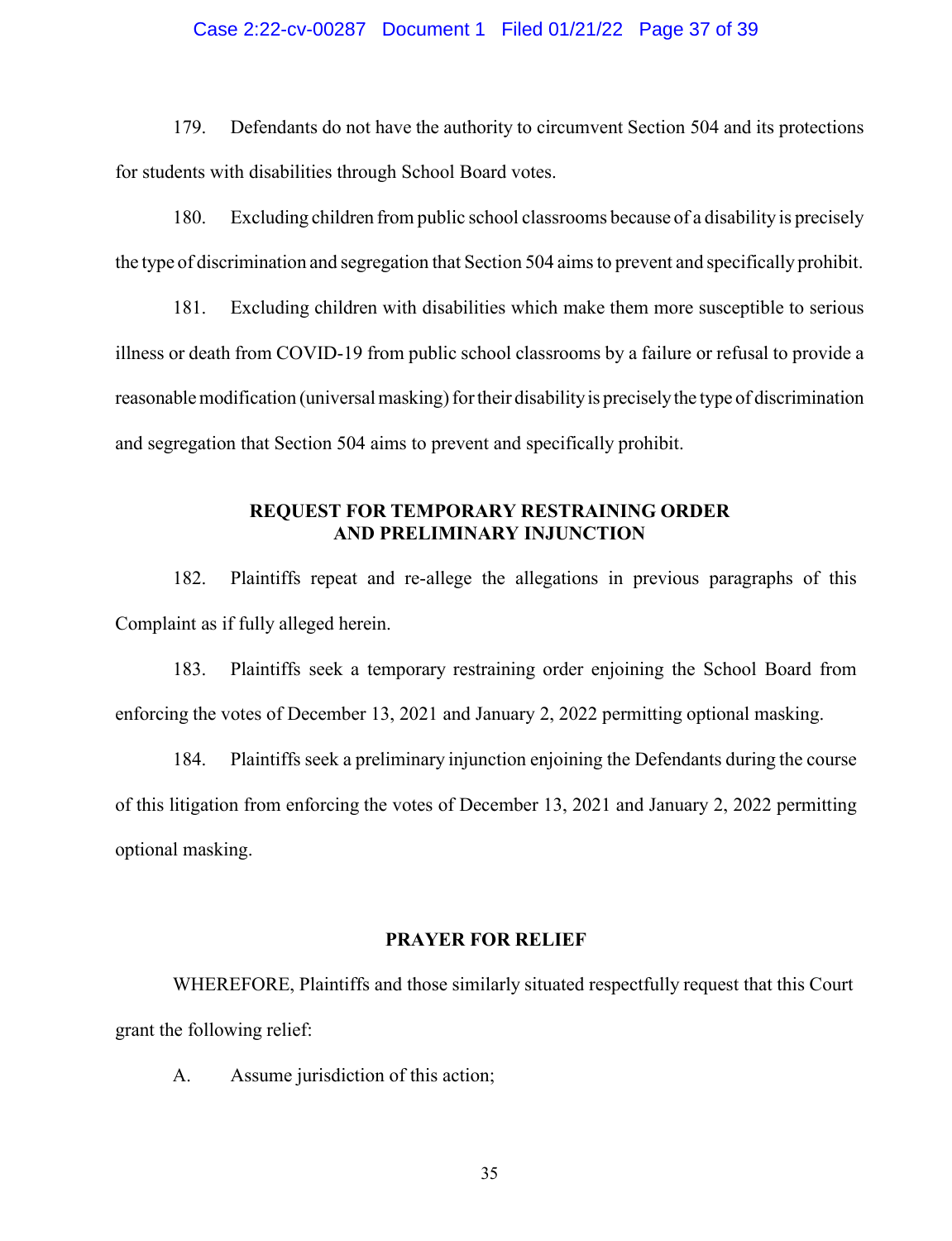- B. Certify this Petition as a class action;
- C. Declare that the School Board's vote of December 13, 2021 permitting optional maskingviolates the rights of Plaintiffs and those similarly situated under the Americans with Disabilities Act and Section 504;
- D. Issue a temporary restraining order enjoining Defendants from violating the Americans with Disabilities Act and Section 504 by permitting optional masking in the School District;
- E. Issue preliminary and permanent injunctive relief enjoining Defendants from violating the Americans with Disabilities Act and Section 504 by permitting parents optional masking;
- F. Award Plaintiffs their reasonable attorneys' fees, costs, and expenses pursuant to 42 U.S.C. § 1988; and
- G. Grant such other and further relief as may be just, equitable and proper.

Date: January 21, 2022 Respectfully submitted, De Gisi Law Group, LLC

*/s/ Carmen A. De Gisi*

Carmen A. De Gisi PA ID No. 208989 De GISI LAW GROUP, LLC 462 Germantown Pike, Suite 11 Lafayette Hill, PA 19444 (610) 897-8721 [cdegisilaw@gmail.com](mailto:cdegisilaw@gmail.com) *Counsel for Plaintiffs*